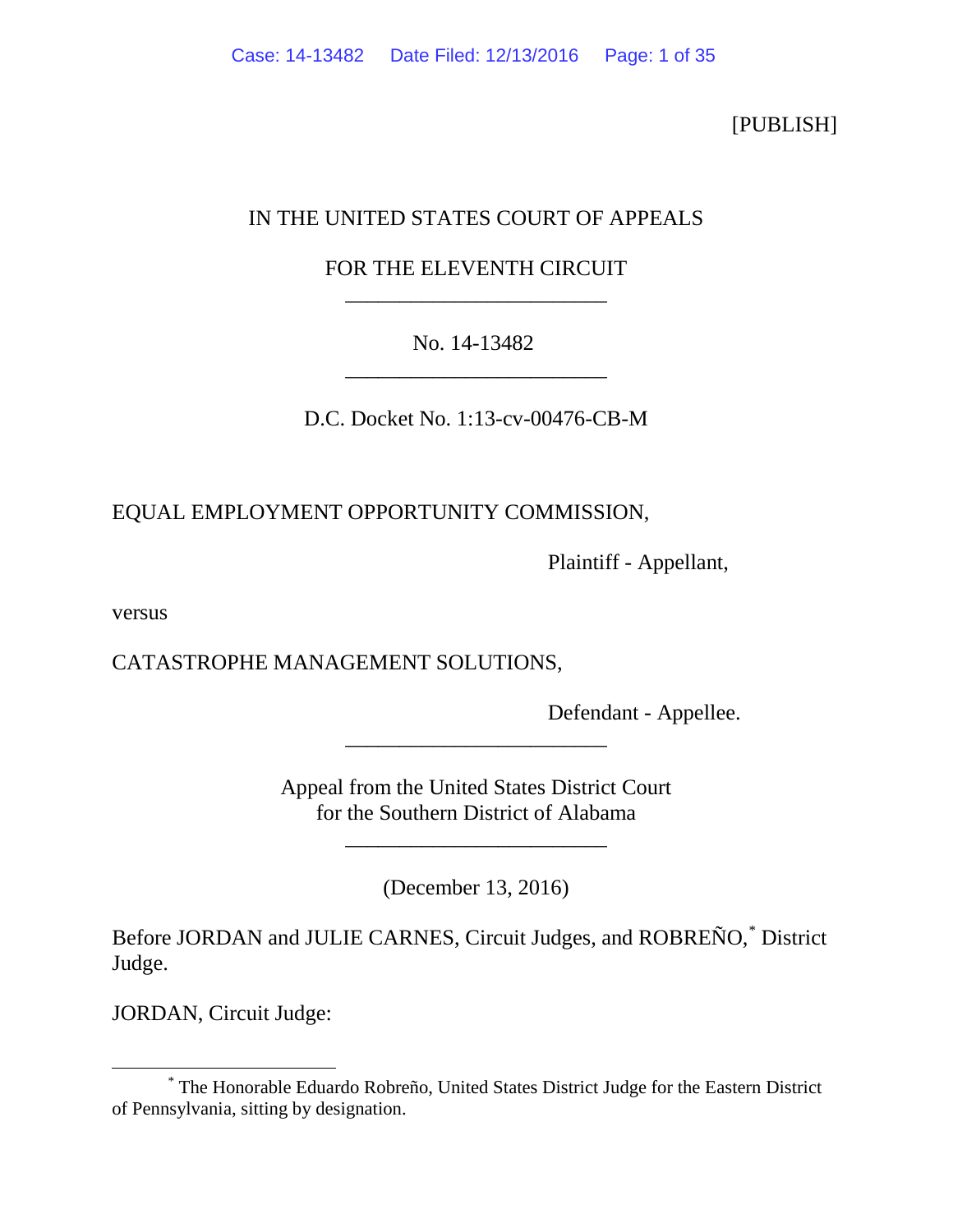### Case: 14-13482 Date Filed: 12/13/2016 Page: 2 of 35

We withdraw our previous opinion, dated September 15, 2016, and published at 837 F.3d 1156, and issue this revised opinion:

The Equal Employment Opportunity Commission filed suit on behalf of Chastity Jones, a black job applicant whose offer of employment was rescinded by Catastrophe Management Solutions pursuant to its race-neutral grooming policy when she refused to cut off her dreadlocks. The EEOC alleged that CMS' conduct constituted discrimination on the basis of Ms. Jones' race in violation of Title VII of the Civil Rights Act of 1964, 42 U.S.C. §§ 2000e–2(a)(1) & 2000e–2(m). The district court dismissed the complaint under Federal Rule of Civil Procedure 12(b)(6) because it did not plausibly allege intentional racial discrimination by CMS against Ms. Jones. *See E.E.O.C. v. Catastrophe Mgmt. Solutions*, 11 F. Supp. 3d 1139, 1142–44 (S.D. Ala. 2014). The district court also denied the EEOC's motion for leave to amend, concluding that the proposed amended complaint would be futile. The EEOC appealed.

With the benefit of oral argument, we affirm. First, the EEOC—in its proposed amended complaint and in its briefs—conflates the distinct Title VII theories of disparate treatment (the sole theory on which it is proceeding) and disparate impact (the theory it has expressly disclaimed). Second, our precedent holds that Title VII prohibits discrimination based on immutable traits, and the proposed amended complaint does not assert that dreadlocks—though culturally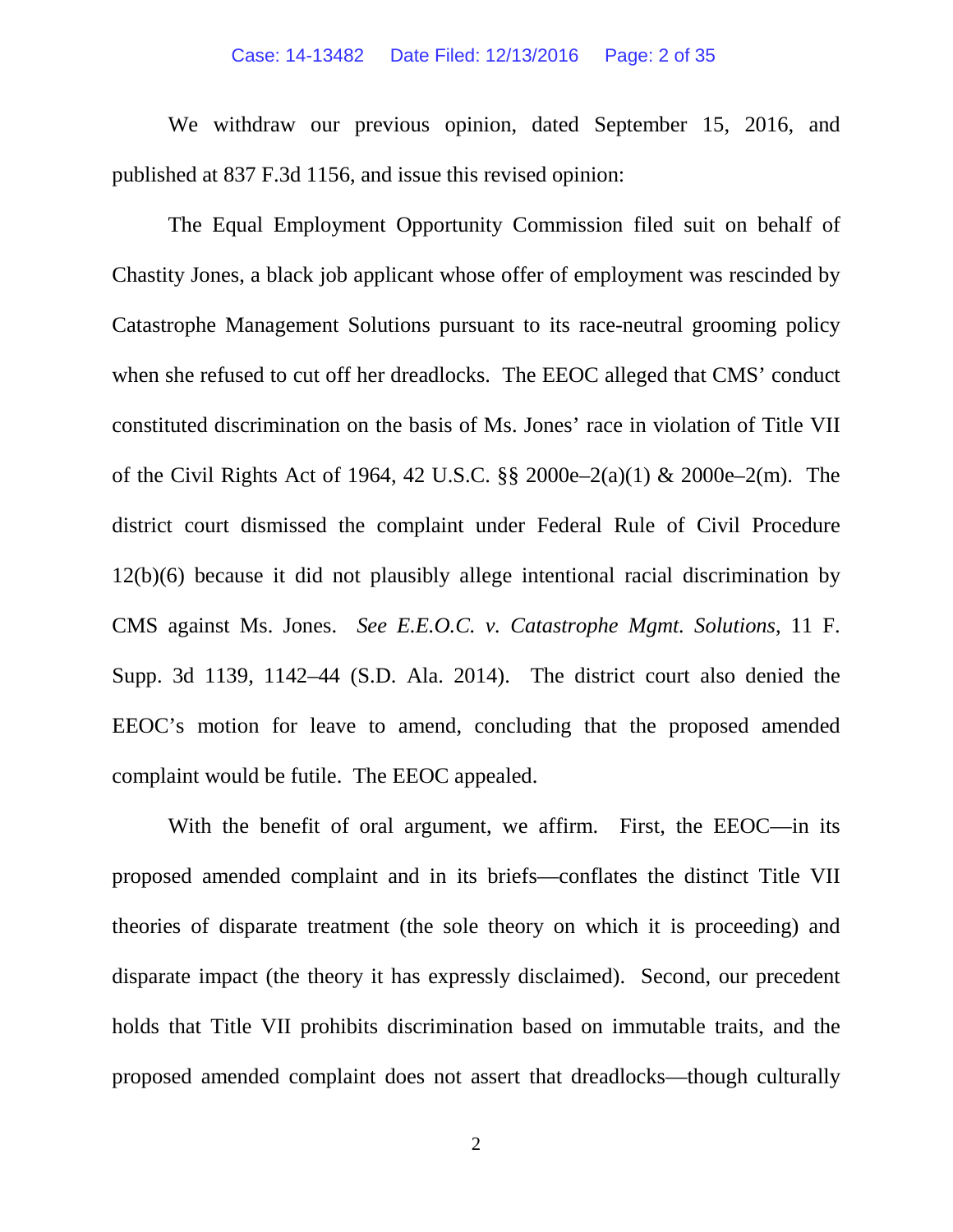#### Case: 14-13482 Date Filed: 12/13/2016 Page: 3 of 35

associated with race—are an immutable characteristic of black persons. Third, we are not persuaded by the guidance in the EEOC's Compliance Manual because it conflicts with the position taken by the EEOC in an earlier administrative appeal, and because the EEOC has not persuasively explained why it changed course. Fourth, no court has accepted the EEOC's view of Title VII in a scenario like this one, and the allegations in the proposed amended complaint do not set out a plausible claim that CMS intentionally discriminated against Ms. Jones on the basis of her race.

# **I**

The EEOC relies on the allegations in its proposed amended complaint, *see*  Br. of EEOC at 2–6, so we set out those allegations below.

### **A**

CMS, a claims processing company located in Mobile, Alabama, provides customer service support to insurance companies. In 2010, CMS announced that it was seeking candidates with basic computer knowledge and professional phone skills to work as customer service representatives. CMS' customer representatives do not have contact with the public, as they handle telephone calls in a large call room.

Ms. Jones, who is black, completed an online employment application for the customer service position in May of 2010, and was selected for an in-person

3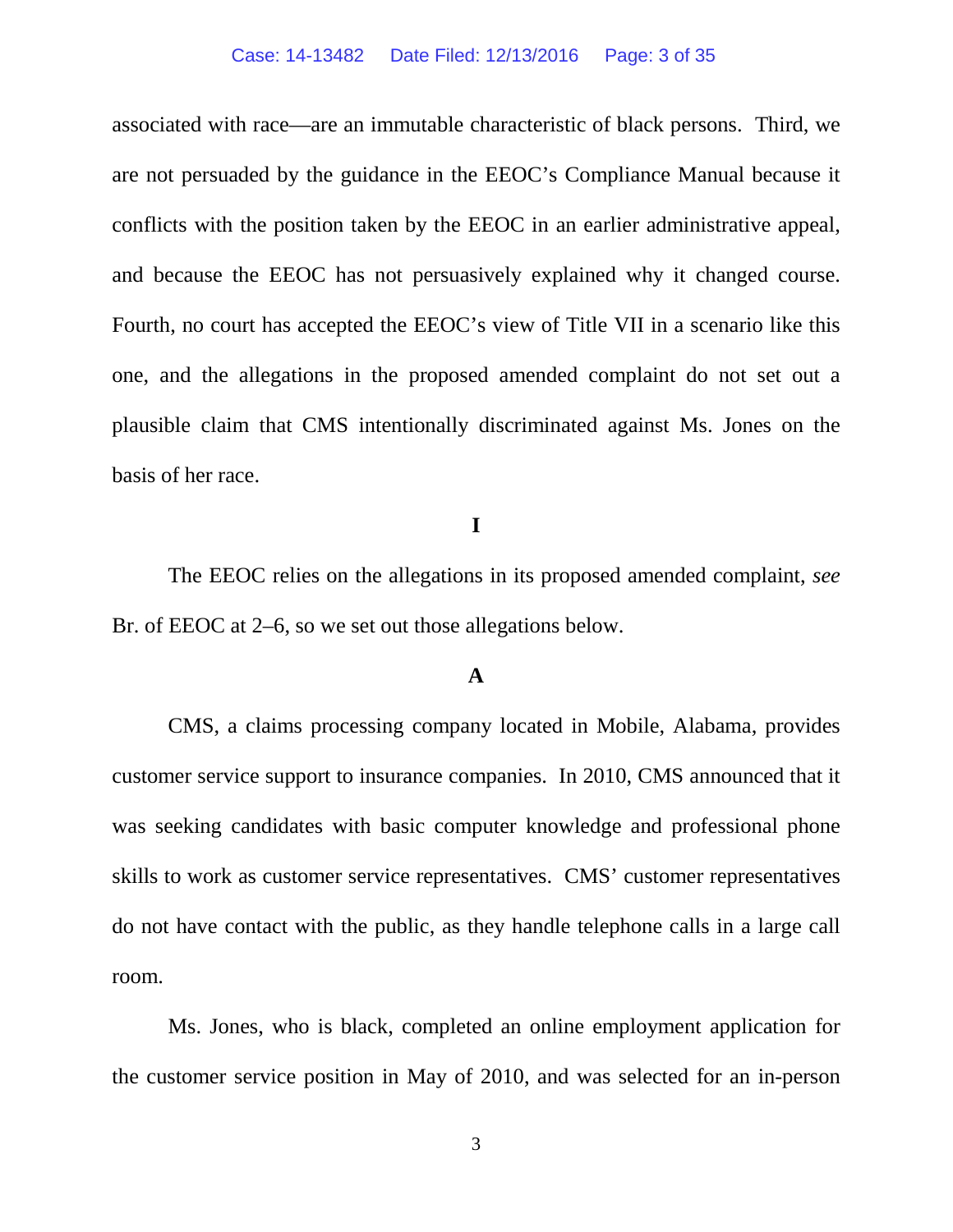interview. She arrived at CMS for her interview several days later dressed in a blue business suit and wearing her hair in short dreadlocks.

After waiting with a number of other applicants, Ms. Jones interviewed with a company representative to discuss the requirements of the position. A short time later, Ms. Jones and other selected applicants were brought into a room as a group.

CMS' human resources manager, Jeannie Wilson—who is white—informed the applicants in the room, including Ms. Jones, that they had been hired. Ms. Wilson also told the successful applicants that they would have to complete scheduled lab tests and other paperwork before beginning their employment, and she offered to meet privately with anyone who had a conflict with CMS' schedule. As of this time no one had commented on Ms. Jones' hair.

Following the meeting, Ms. Jones met with Ms. Wilson privately to discuss a scheduling conflict she had and to request to change her lab test date. Ms. Wilson told Ms. Jones that she could return at a different time for the lab test.

Before Ms. Jones got up to leave, Ms. Wilson asked her whether she had her hair in dreadlocks. Ms. Jones said yes, and Ms. Wilson replied that CMS could not hire her "with the dreadlocks." When Ms. Jones asked what the problem was, Ms. Wilson said "they tend to get messy, although I'm not saying yours are, but you know what I'm talking about." Ms. Wilson told Ms. Jones about a male applicant who was asked to cut off his dreadlocks in order to obtain a job with CMS.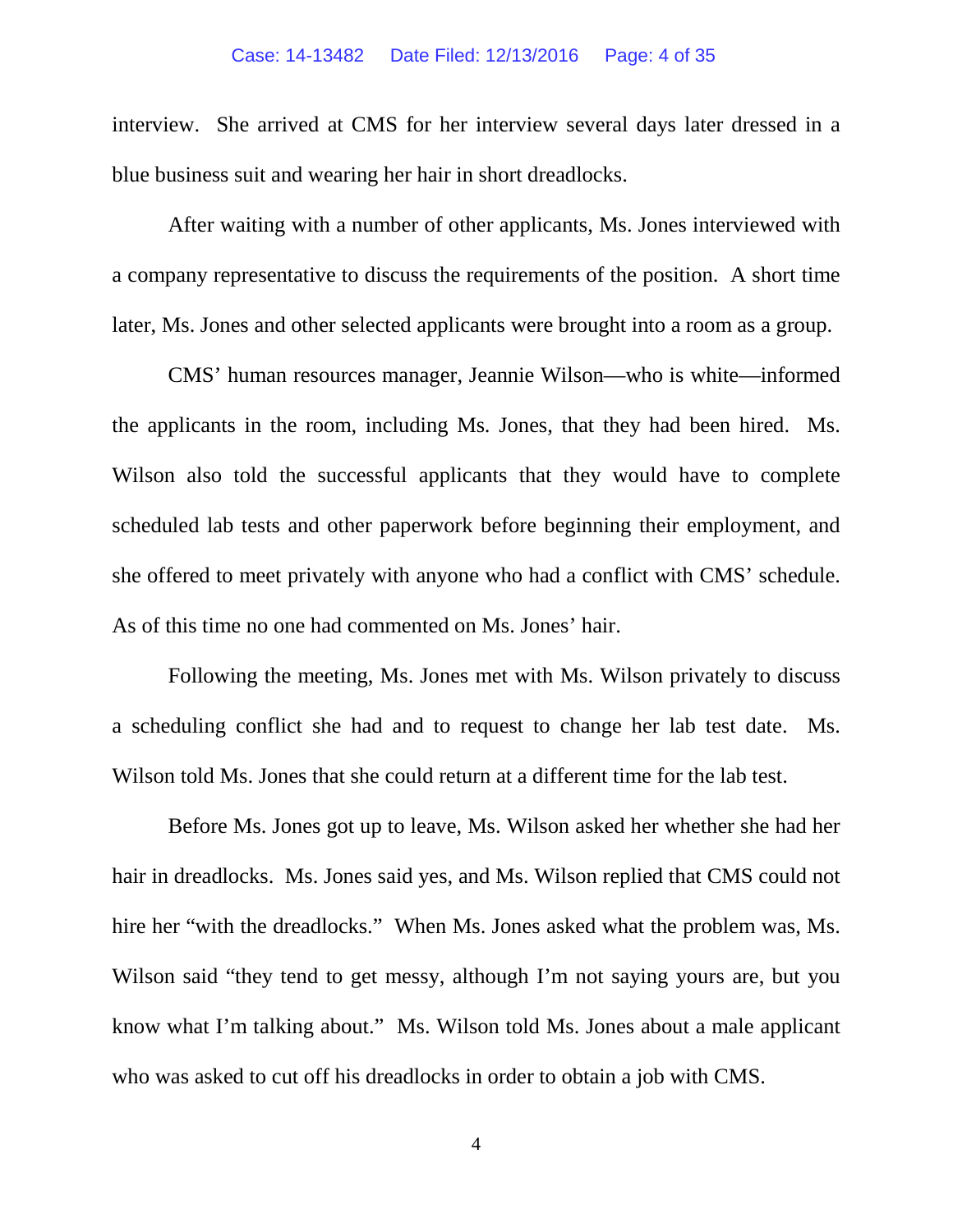#### Case: 14-13482 Date Filed: 12/13/2016 Page: 5 of 35

When Ms. Jones said that she would not cut her hair, Ms. Wilson told her that CMS could not hire her, and asked her to return the paperwork she had been given. Ms. Jones did as requested and left.

At the time, CMS had a race-neutral grooming policy which read as follows: "All personnel are expected to be dressed and groomed in a manner that projects a professional and businesslike image while adhering to company and industry standards and/or guidelines. . . . [H]airstyle should reflect a business/professional image. No excessive hairstyles or unusual colors are acceptable[.]"

**B**

Dreadlocks, according to the proposed amended complaint, are "a manner of wearing hair that is common for black people and suitable for black hair texture. Dreadlocks are formed in a black person's hair naturally, without any manipulation, or by manual manipulation of hair into larger coils."

The EEOC alleged that the term dreadlock originated during the slave trade in the early history of the United States. "During the forced transportation of Africans across the ocean, their hair became matted with blood, feces, urine, sweat, tears, and dirt. Upon observing them, some slave traders referred to the slaves' hair as 'dreadful,'" and dreadlock became a "commonly used word to refer to the locks that had formed during the slaves' long trips across the ocean."

5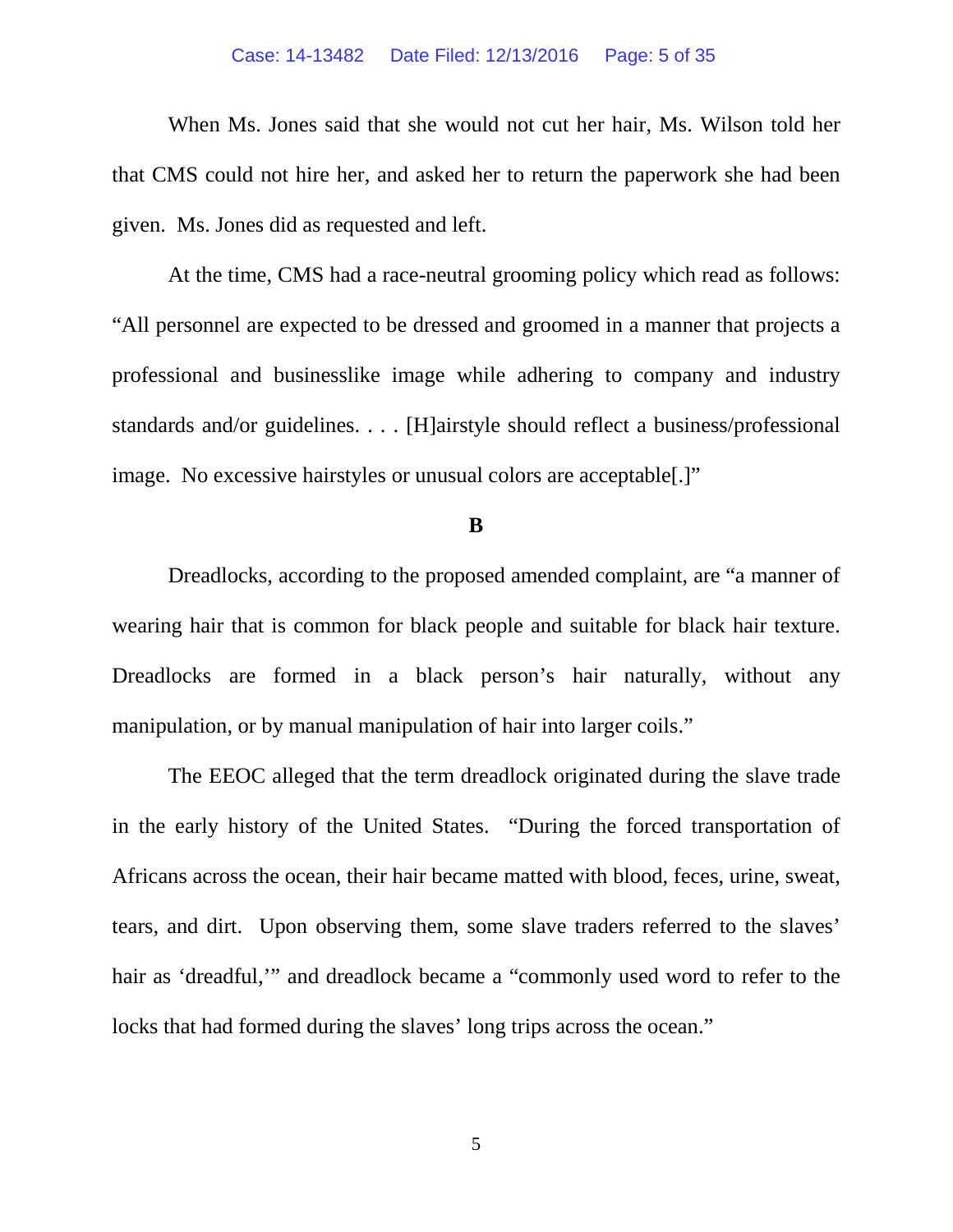**C**

The proposed amended complaint also contained some legal conclusions about the concept of race. First, the EEOC stated that race "is a social construct and has no biological definition." Second, the EEOC asserted that "the concept of race is not limited to or defined by immutable physical characteristics." Third, according to the EEOC Compliance Manual, the "concept of race encompasses cultural characteristics related to race or ethnicity," including "grooming practices." Fourth, although some non-black persons "have a hair texture that would allow the hair to lock, dreadlocks are nonetheless a racial characteristic, just as skin color is a racial characteristic."

Playing off these legal conclusions, the proposed amended complaint set out allegations about black persons and their hair. The hair of black persons grows "in very tight coarse coils," which is different than the hair of white persons. "Historically, the texture of hair has been used as a substantial determiner of race," and "dreadlocks are a method of hair styling suitable for the texture of black hair and [are] culturally associated" with black persons. When black persons "choose to wear and display their hair in its natural texture in the workplace, rather than straightening it or hiding it, they are often stereotyped as not being 'teamplayers,' 'radicals,' 'troublemakers,' or not sufficiently assimilated into the corporate and professional world of employment." Significantly, the proposed amended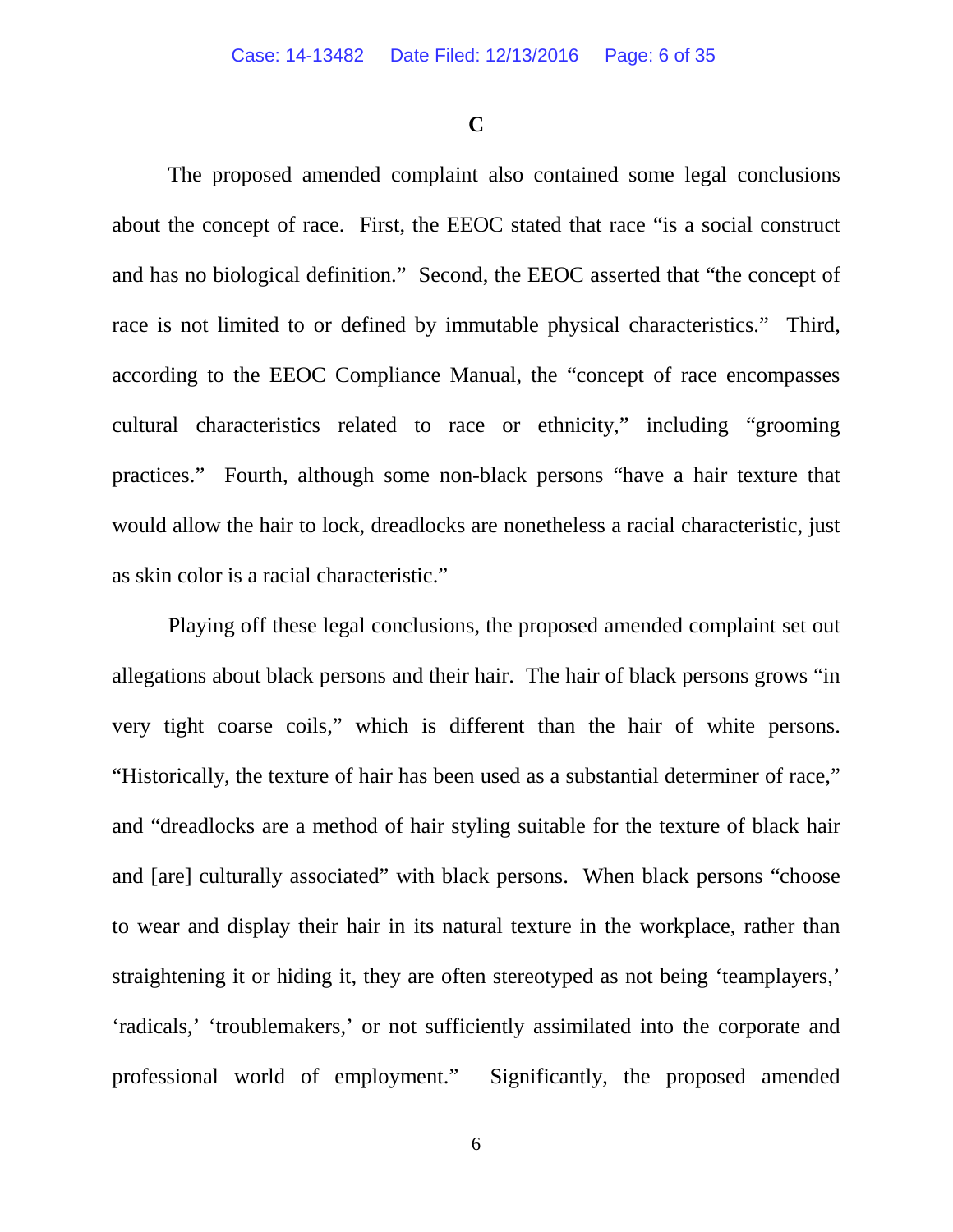complaint did not allege that dreadlocks are an immutable characteristic of black persons.

# **II**

Our review in this appeal is plenary. Like the district court, we accept as true the well-pleaded factual allegations in the proposed amended complaint and draw all reasonable inferences in the EEOC's favor. *See, e.g.*, *Ellis v. Cartoon Network, Inc.*, 803 F.3d 1251, 1255 (11th Cir. 2015) (dismissal of a complaint for failure to state a claim); *St. Charles Foods, Inc. v. America's Favorite Chicken Co.*, 198 F.3d 815, 822 (11th Cir. 1999) (denial of a motion for leave to amend due to futility). The legal conclusions in the proposed amended complaint, however, are not presumed to be true. *See Ashcroft v. Iqbal*, 556 U.S. 662, 679–81 (2009); *Franklin v. Curry*, 738 F.3d 1246, 1248 n.1 (11th Cir. 2013).

A complaint must contain sufficient factual allegations to "state a claim to relief that is plausible on its face." *Bell Atl. Corp. v. Twombly*, 550 U.S. 544, 570 (2007). In a Title VII case like this one, the EEOC had to set out enough "factual content t[o] allow[ ] [a] court to draw the reasonable inference" that CMS is liable for the intentional racial discrimination alleged. *See Iqbal*, 556 U.S. at 678–79 (explaining that the "plausibility standard" requires more than a "mere possibility" but is "not akin to a 'probability requirement'").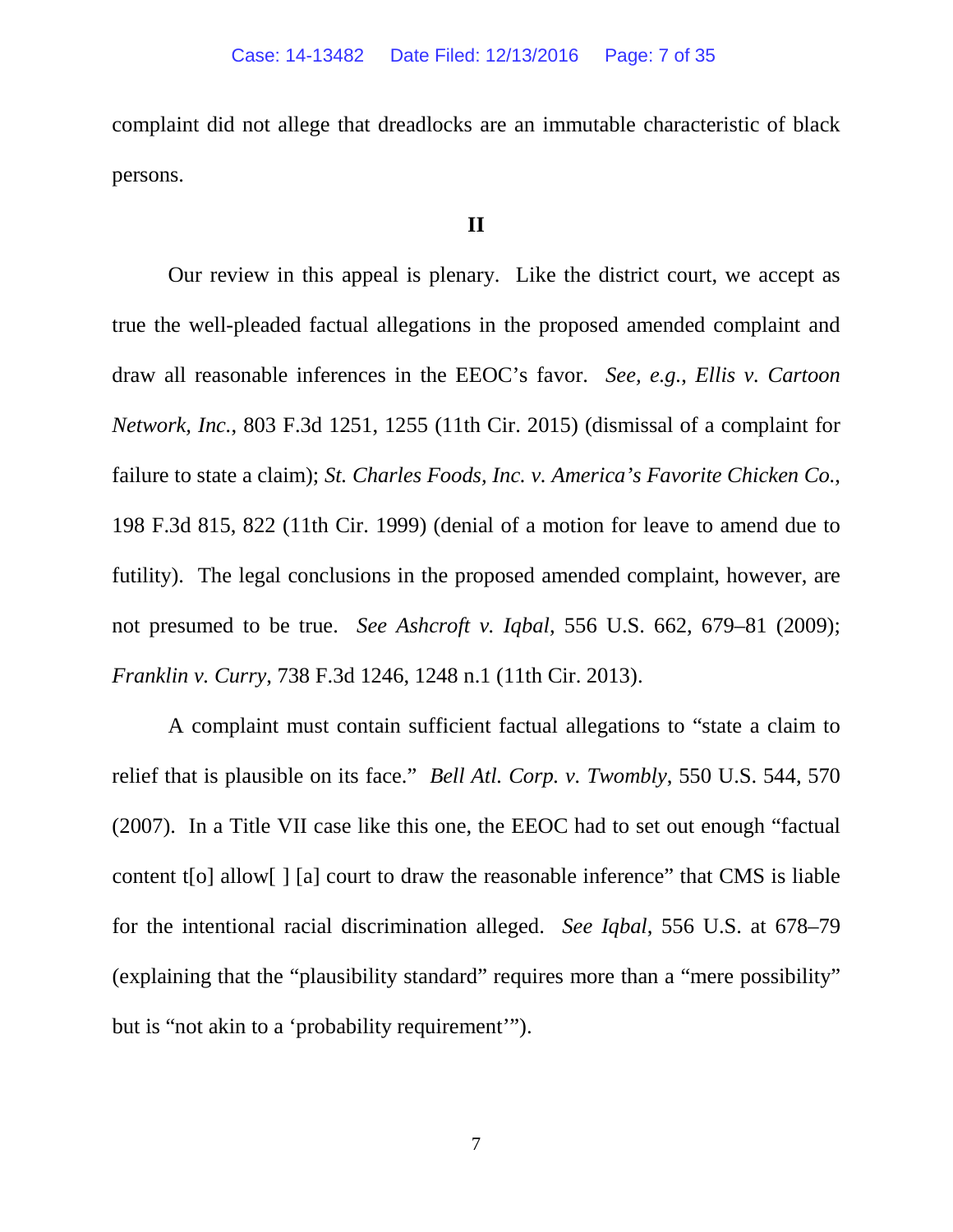# $III<sup>1</sup>$  $III<sup>1</sup>$  $III<sup>1</sup>$

The EEOC claimed in its proposed amended complaint that a "prohibition of dreadlocks in the workplace constitutes race discrimination because dreadlocks are a manner of wearing the hair that is physiologically and culturally associated with people of African descent." So, according to the EEOC, the decision of CMS to "interpret its race-neutral written grooming policy to ban the wearing of dreadlocks constitutes an employment practice that discriminates on the basis of race."

The district court dismissed the initial complaint, and concluded that the proposed amended complaint was futile, because "Title VII prohibits discrimination on the basis of immutable characteristics, such as race, color, or natural origin," and "[a] hairstyle, even one more closely associated with a particular ethnic group, is a mutable characteristic." *Catastrophe Mgmt.*, 11 F. Supp. 3d at 1143 (order granting motion to dismiss). The district court was not swayed by the EEOC's contention that the allegations were sufficient because "hairstyle can be a determinant of racial identity," explaining that other courts had

<span id="page-7-0"></span> $\overline{\phantom{a}}$ <sup>1</sup> We conclude that the notice of appeal was timely because the EEOC's motion for leave to amend—which in part challenged the basis for the district court's dismissal of the original complaint—is properly treated as a Rule 59(e) motion which tolled the time for appeal. *See Giuffre v. Deutsche Bank Nat. Trust Co.*, 759 F.3d 134, 137 (1st Cir. 2014) (holding that a plaintiff's post-judgment motion for leave to file an amended complaint tolled the time to appeal because "[i]n substance, [the] motion challenged the legal foundation of the dismissal order and called on the judge to either revoke that order or alter it to allow him leave to amend"); *Trotter v. Regents of Univ. of N.M.*, 219 F.3d 1179, 1183 (10th Cir. 2000) (holding that a Rule 15 motion filed within the time limit for filing a Rule 59(e) motion tolls the time for filing a notice of appeal); *Bodin v. Gulf Oil Corp.*, 877 F.2d 438, 440 (5th Cir. 1989) (holding that a motion for leave to amend constituted a timely Rule 59(e) motion, and thus, the time for filing a notice of appeal commenced when the district court denied the motion).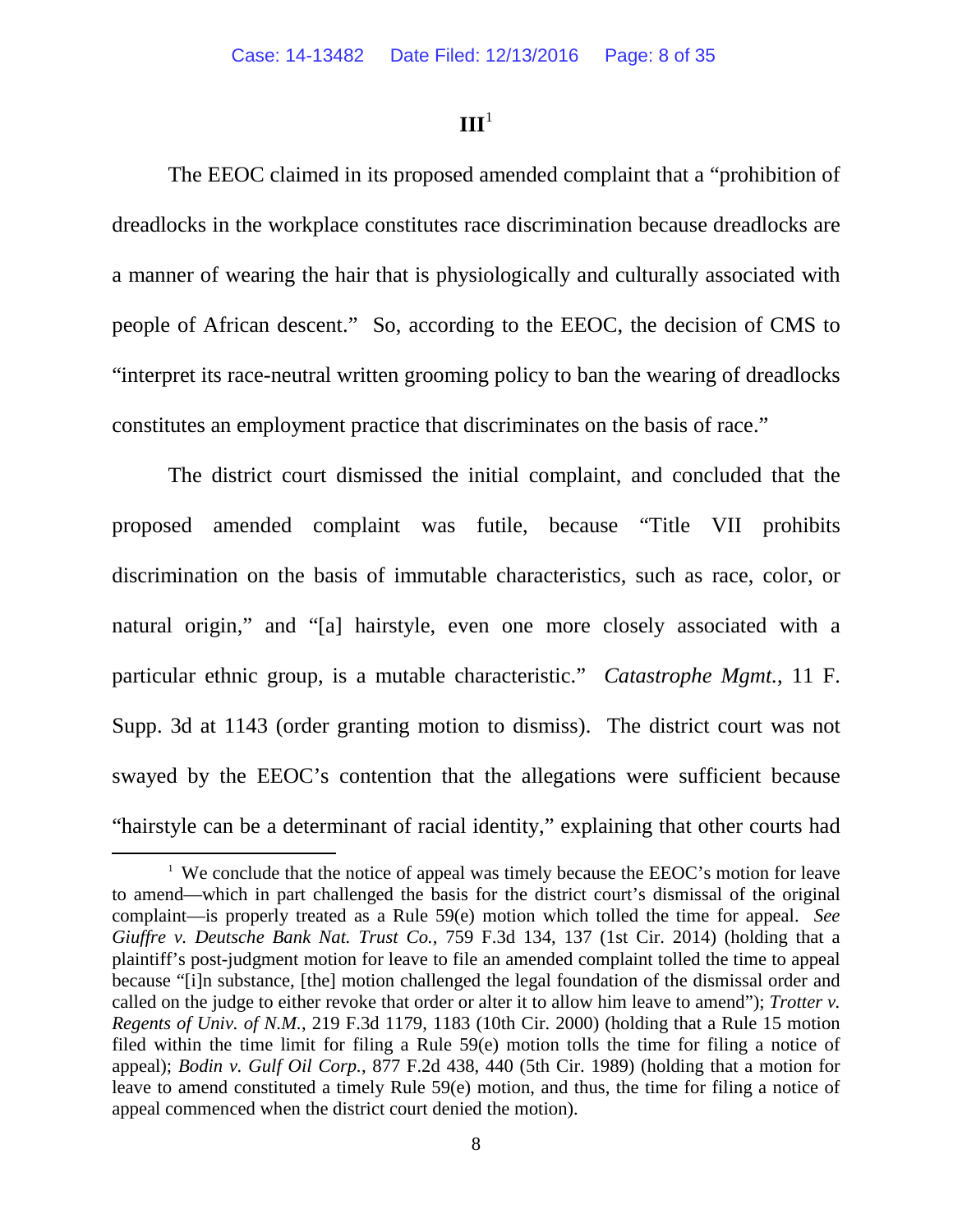#### Case: 14-13482 Date Filed: 12/13/2016 Page: 9 of 35

rejected that argument. *See id*. The district court also declined the EEOC's invitation to discard the immutable/mutable distinction for Title VII race discrimination claims. *See id. See also* D.E. 27 at 1–2 (order denying leave to amend because the EEOC had already presented its more detailed allegations as legal arguments in support of the initial complaint, and those arguments had been rejected).

The EEOC advances a number of arguments on appeal in support of its position that denying a black person employment on the basis of her dreadlocks through the application of a race-neutral grooming policy constitutes intentional discrimination on the basis of race in violation of Title VII. The arguments, which build on each other, are that dreadlocks are a natural outgrowth of the immutable trait of black hair texture; that the dreadlocks hairstyle is directly associated with the immutable trait of race; that dreadlocks can be a symbolic expression of racial pride; and that targeting dreadlocks as a basis for employment can be a form of racial stereotyping. *See* Br. of EEOC at 14–39.

# **A**

Before we address these arguments, we discuss an overarching problem concerning the EEOC's liability theory. Despite some loose language in its proposed amended complaint, the EEOC confirmed at oral argument that it is proceeding only on a disparate treatment theory under 42 U.S.C. § 2000e-2(a)(1)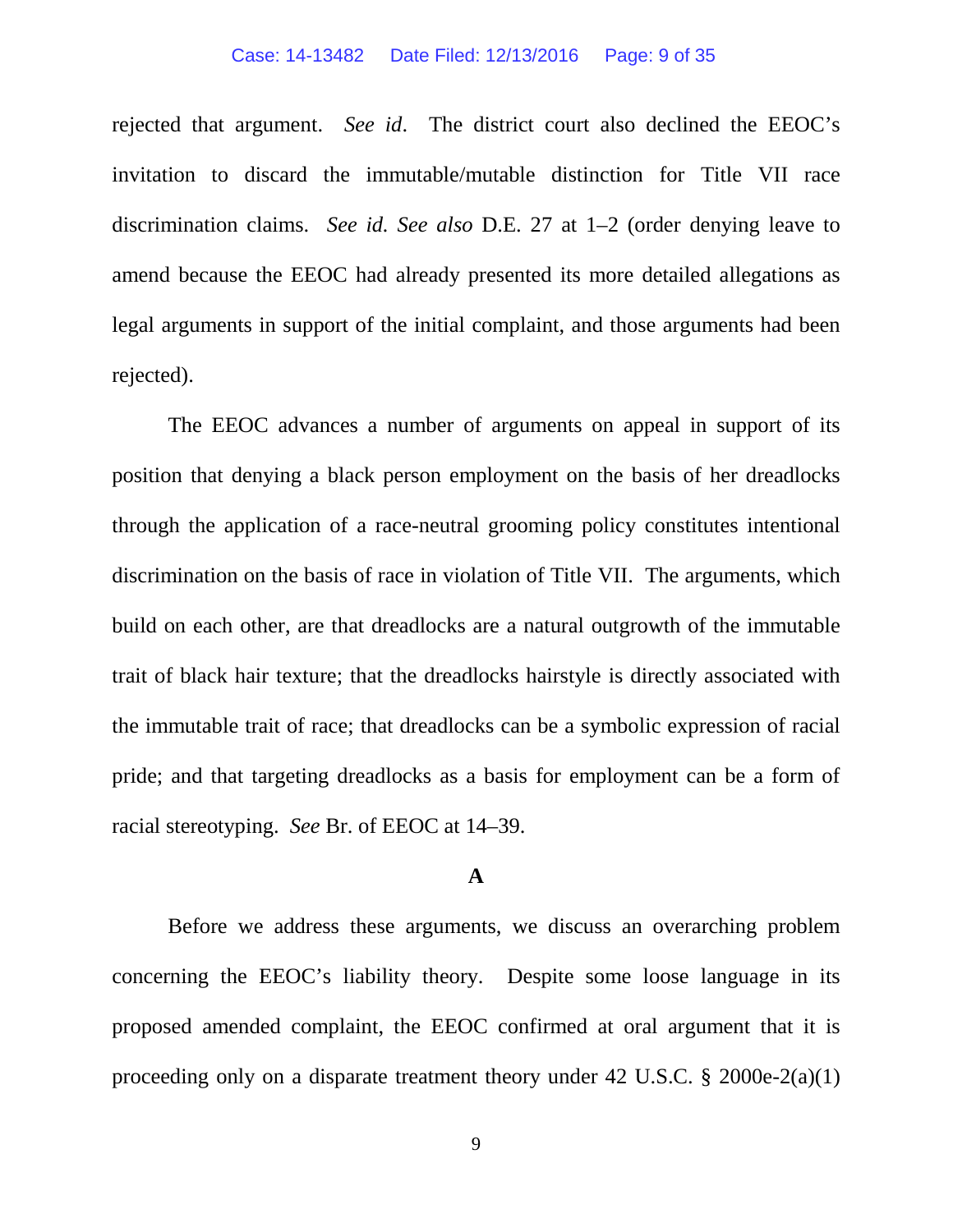(making it "unlawful [for a covered employer] to fail or refuse to hire or to discharge any individual . . . because of such individual's race, color, religion, sex or national origin"), and is not pursuing a disparate impact theory under 42 U.S.C. § 2000e-2(k)(1) (permitting disparate impact claims for unlawful employment practices and setting out applicable burdens of proof).

This matters because the two theories are not interchangeable, and "courts must be careful to distinguish between the[m.]" *Raytheon Co. v. Hernandez*, 540 U.S. 44, 53 (2003). *See also E.E.O.C. v. Joe's Stone Crab, Inc.*, 220 F.3d 1263, 1283 (11th Cir. 2000) (concluding that allowing plaintiffs who alleged disparate treatment to assert a disparate impact claim "would unwisely conflate the distinct theories of disparate impact and disparate treatment"). To prevail on a disparate treatment claim, a Title VII plaintiff must demonstrate that an employer intentionally discriminated against her on the basis of a protected characteristic. *See Ricci v. DeStefano*, 557 U.S. 557, 577 (2009). In contrast, a disparate impact claim does not require proof of discriminatory intent. A disparate impact claim targets an employment practice that has an actual, though not necessarily deliberate, adverse impact on protected groups. *See id.* Given the EEOC's disparate treatment claim, the proposed amended complaint had to contain sufficient factual allegations to set out a plausible claim that CMS intentionally discriminated against Ms. Jones, individually, because of her race.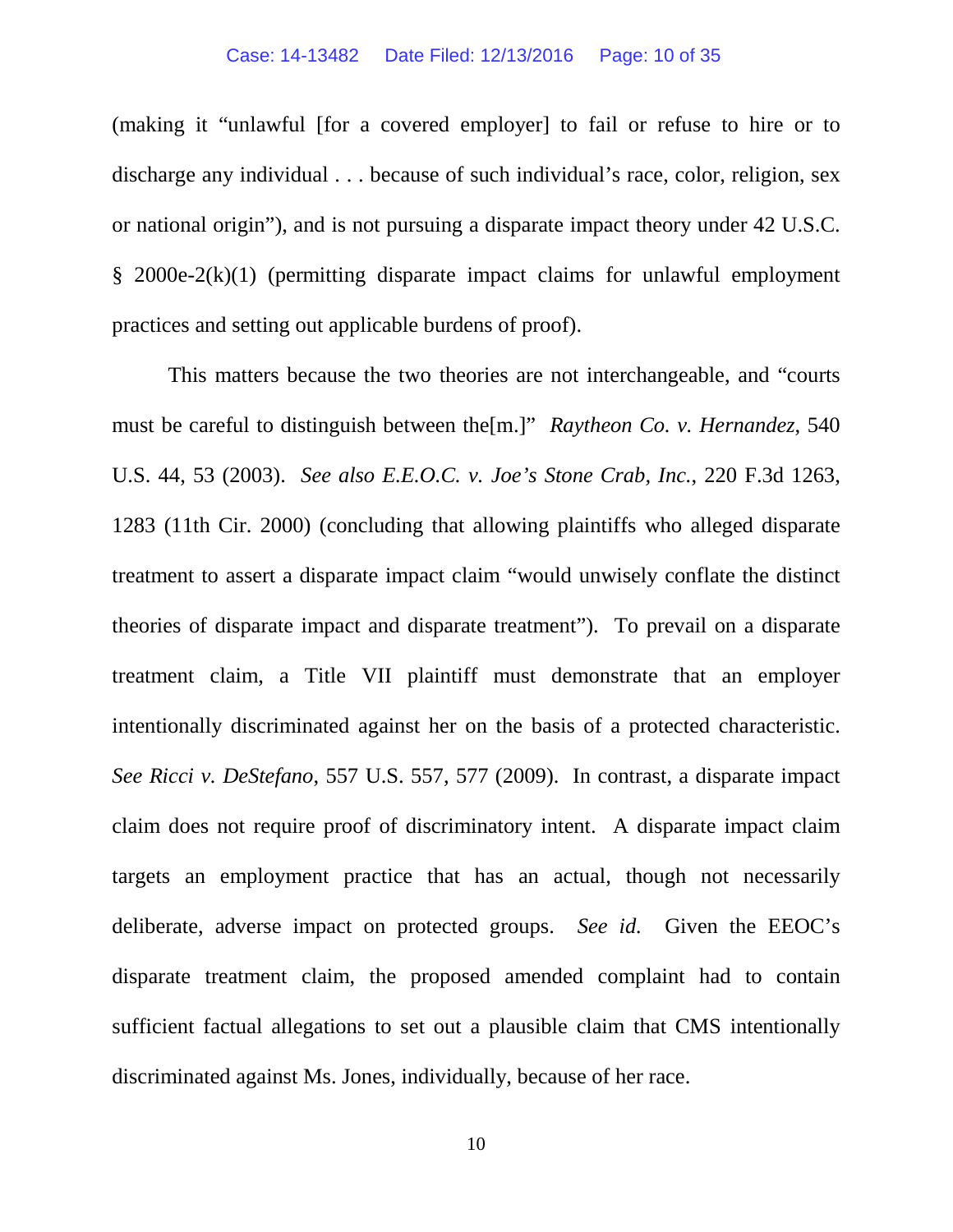Despite its decision to assert only a disparate treatment claim, the EEOC at times conflates the two liability theories, making disparate impact arguments in support of its disparate treatment claim. *See* Br. of Chamber of Commerce of the United States as *Amicus Curiae* at 14–19 (pointing this out). The EEOC, for example, faults the district court for not allowing expert testimony on the "racial *impact* of a dreadlock ban" and for failing to acknowledge "the critical *disadvantage* at which the dreadlock ban places Black applicants." Br. of EEOC at 7–8, 18 (emphasis added). It also asserts that "the people most adversely and significantly *affected* by a dreadlocks ban, such as CMS', are African-Americans." *Id.* at 31 (emphasis added). And it argues that "a policy which critically *disadvantages or affects* members of one group over another" can support an intentional discrimination claim. *See* Reply Br. of EEOC at 16 (emphasis added). Because this is a disparate treatment case, and only a disparate treatment case, we do not address further the EEOC's arguments that CMS' race-neutral grooming policy had (or potentially had) a disproportionate effect on other black job applicants. [2](#page-10-0)

<span id="page-10-0"></span><sup>&</sup>lt;sup>2</sup> Statistical evidence, of course, can sometimes be probative of intentional discrimination, *see, e.g.*, *Int'l Bhd. of Teamsters v. United States*, 431 U.S. 324, 335–40 & n.20 (1977), but the EEOC did not allege, and does not claim, that there is statistical evidence showing (or allowing a reasonable inference of) a pattern or practice of disparate treatment on the part of CMS. Nor is there any claim that CMS applied its grooming policy differently to black applicants or employees, as was the case in *Hollins v. Atl. Co., Inc.*, 188 F.3d 652, 661 (6th Cir. 1999).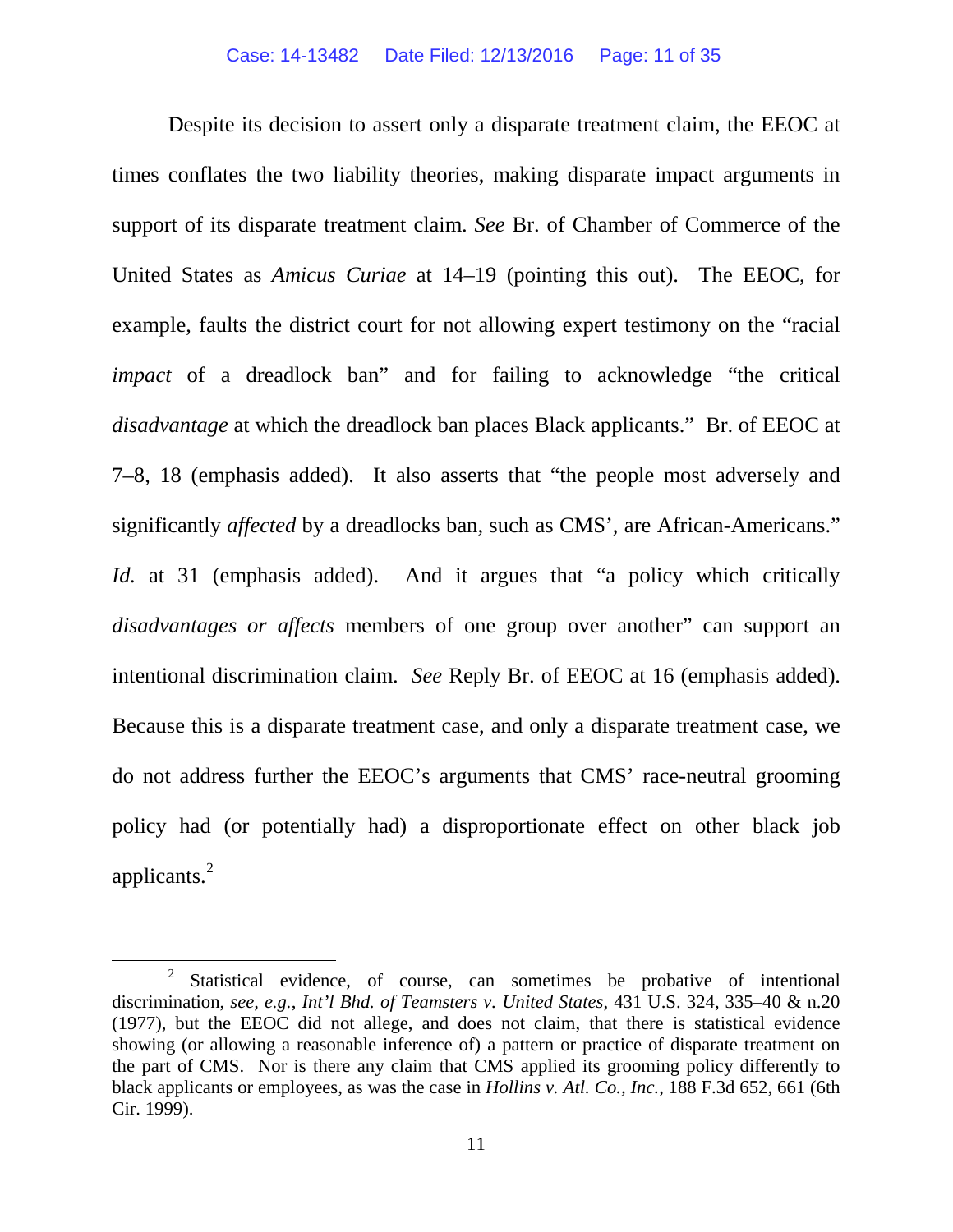**B**

In its notice of supplemental authority the EEOC relies on the Supreme Court's recent decision in *Young v. United Parcel Serv., Inc.*, 135 S. Ct. 1338 (2015), a case involving 42 U.S.C.  $\S$  2000e(k)—a provision of the Pregnancy Discrimination Act—to support its use of disparate impact arguments in this action. *Young*, however, does not work a dramatic shift in disparate treatment jurisprudence.

In *Young*, the Supreme Court dealt with the accommodation requirements of the PDA. Specifically, it considered how to implement the statutory mandate that employers treat pregnancy-related disabilities like nonpregnancy-related disabilities in a situation where an employer does not treat all nonpregnancyrelated disabilities alike. *Young* held that a pregnant employee who seeks to show disparate treatment in such a scenario may do so through the application of the burden-shifting framework established in *McDonnell Douglas Corp. v. Green*, 411 U.S. 792 (1973). *See Young*, 135 S. Ct. at 1353–54. If an employer offers apparently legitimate reasons for failing to accommodate pregnant employees, the plaintiff may assert that the proffered reasons are pretextual by providing "sufficient evidence that the employer's policies impose a significant burden on pregnant workers, and that the employer's 'legitimate, nondiscriminatory' reasons are not sufficiently strong to justify the burden, but rather—when considered along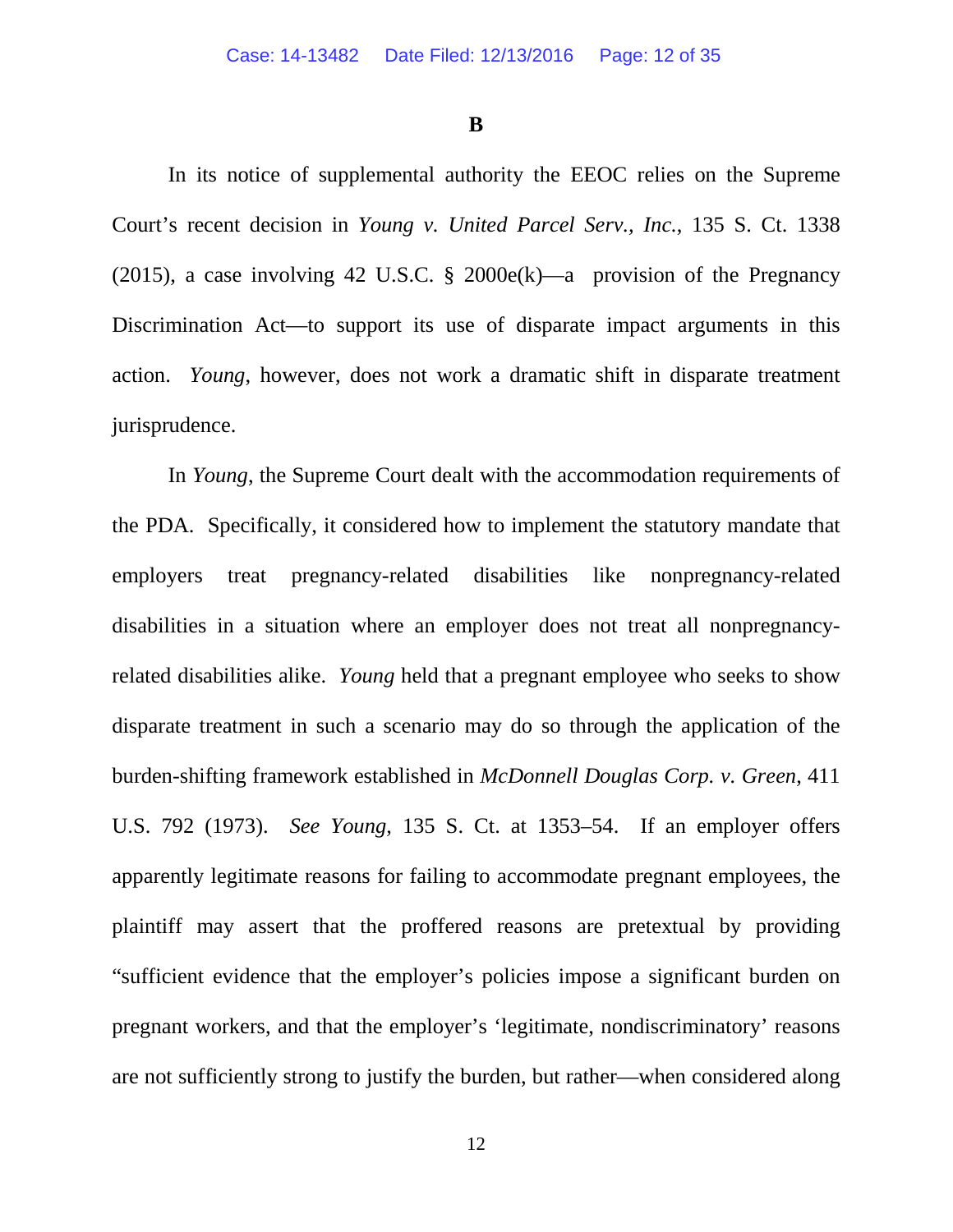#### Case: 14-13482 Date Filed: 12/13/2016 Page: 13 of 35

with the burden imposed—give rise to an inference of intentional discrimination." *Id.* at 1354. For example, a plaintiff may provide evidence that an employer accommodates a large percentage of nonpregnant workers while failing to accommodate a large percentage of pregnant workers. *See id.* at 1354–55.

The rationale and holding in *Young* are based on, and therefore limited to, the language in a specific provision of the PDA. *Young* is not, as the EEOC suggests, automatically transferable to a disparate treatment case under Title VII involving allegations of intentional racial discrimination.

Despite the textual differences between the Title VII disparate treatment provision at issue here (§ 2000e-2(a)(1)) and the PDA provision at issue in *Young*  (§ 2000e(k)), the EEOC argues that the following language from *Young* supports its use of disparate impact concepts in a disparate treatment case:

> [D]isparate-treatment law normally permits an employer to implement policies that are not intended to harm members of a protected class, even if their implementation sometimes harms those members, as long as the employer has a legitimate, nondiscriminatory, nonpretextual reason for doing so.

135 S. Ct. at 1350 (internal citations omitted). The quoted passage, however, merely explains that disparate treatment liability attaches only when an employer *intentionally* harms members of a protected group. It summarizes the familiar framework courts use to assess disparate treatment claims at summary judgment, where direct proof of intentional discrimination is unavailable: the *McDonnell*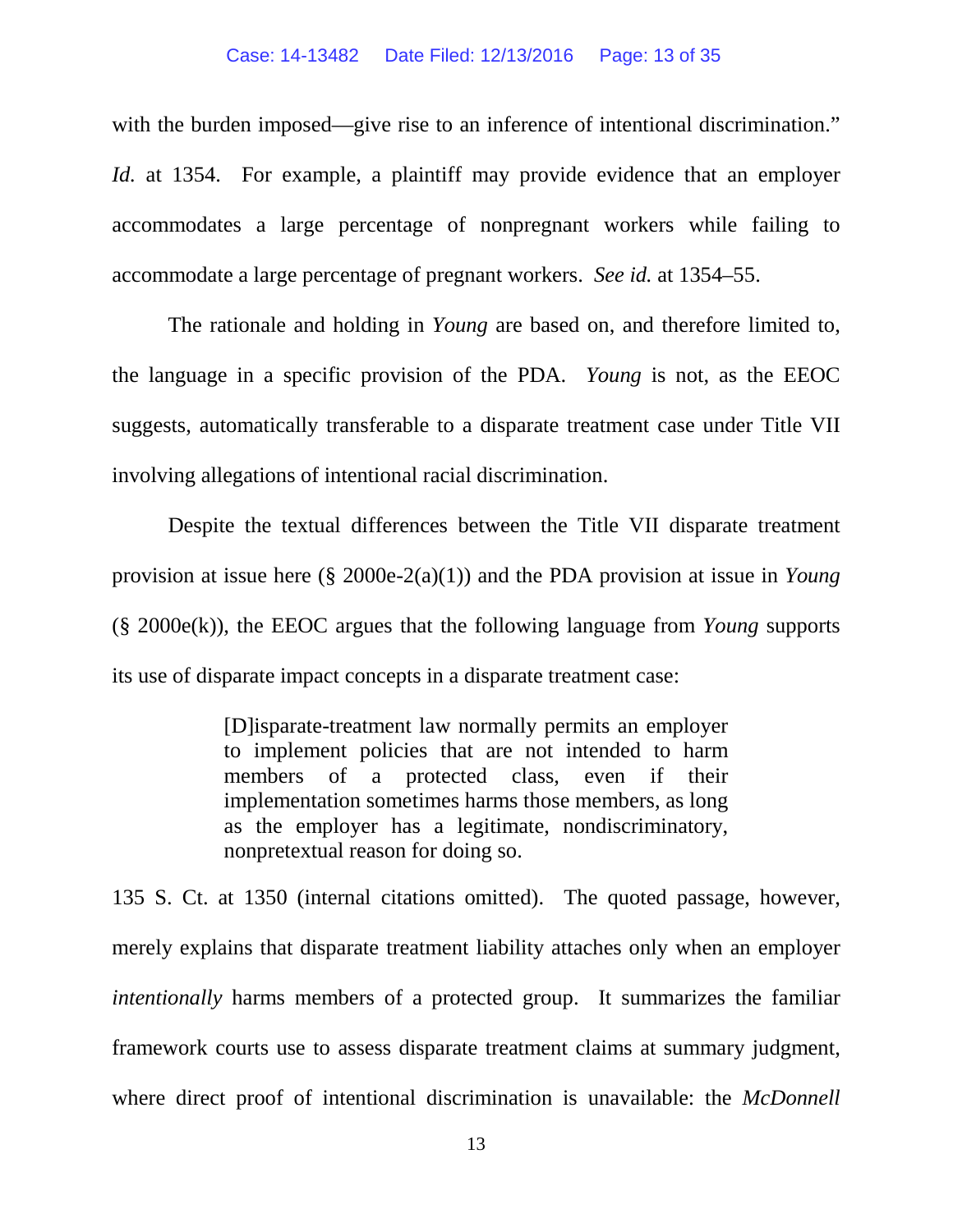*Douglas* burden-shifting framework, which places the burden on the employer to articulate a legitimate reason for taking an adverse employment action once an employee establishes a *prima facie* case.

We do not read the passage from *Young* in the inverse to stand for the proposition that an employer's neutral policy can engender disparate treatment liability merely because it has an unintended adverse effect on members of a protected group. The crux of the disparate treatment inquiry, and the question the *McDonnell Douglas* framework seeks to answer, is whether the employer intentionally discriminated against particular persons on an impermissible basis, not whether there was a disparate impact on a protected group as a whole. An allegation of adverse consequences, without more, is not sufficient to state a claim for disparate treatment. *Cf. id.* at 1355 ("the continued focus on whether the plaintiff has introduced sufficient evidence to give rise to an inference of *intentional* discrimination avoids confusing the disparate-treatment and disparateimpact doctrines").

# **IV**

The question in a disparate treatment case is "whether the protected trait actually motivated the employer's decision." *Raytheon*, 540 U.S. at 52 (ellipses and internal quotation marks omitted). Generally speaking, "[a] plaintiff can prove disparate treatment . . . by direct evidence that a workplace policy, practice, or

14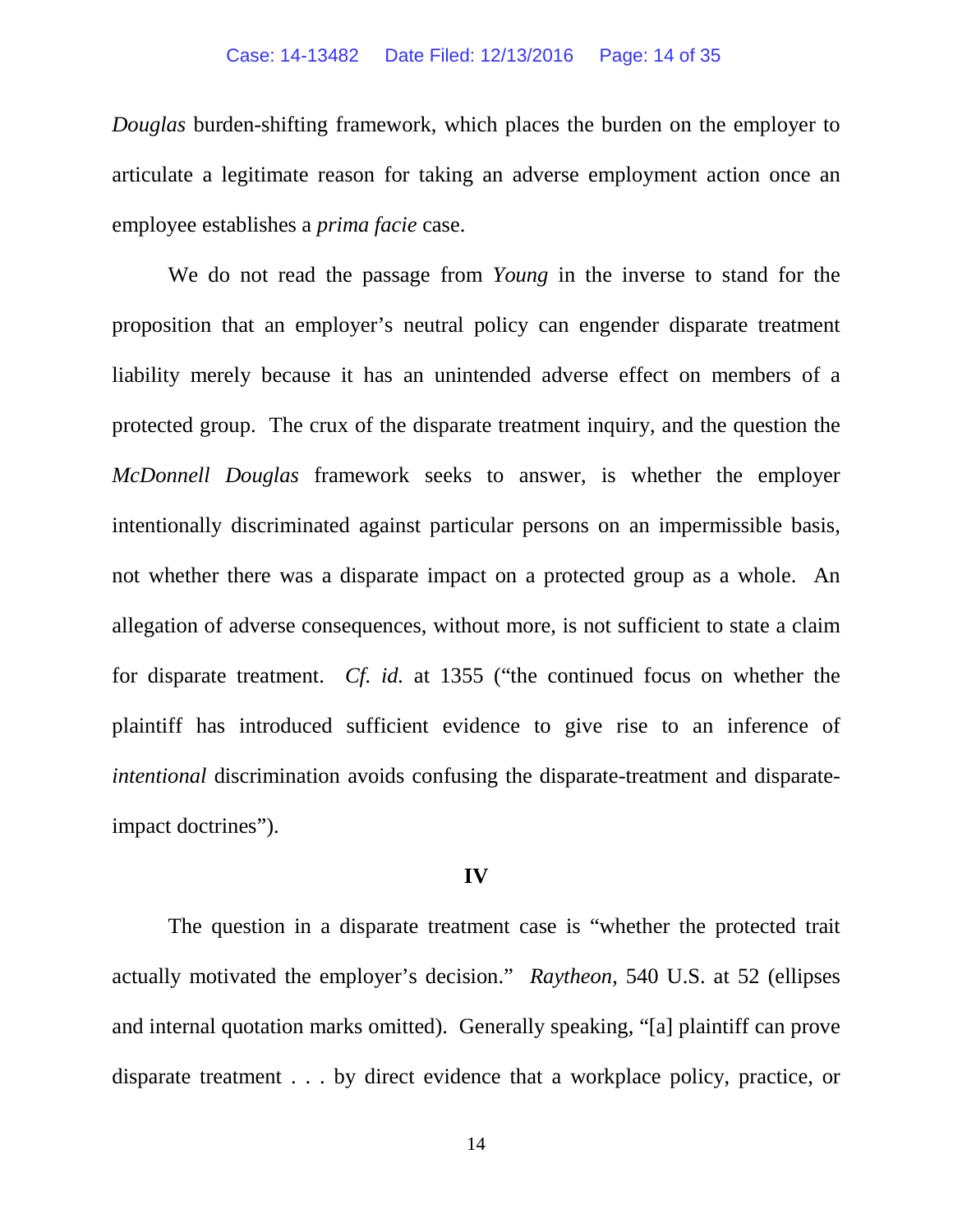decision relies expressly on a protected characteristic, or . . . by [circumstantial evidence] using the burden-shifting framework set forth in *McDonnell Douglas*." *Young*, 135 S. Ct. at 1345. *See also Vessels v. Atlanta Indep. Sch. Sys.*, 408 F.3d 763, 768 n.3 (11th Cir. 2005) (explaining that *McDonnell Douglas* "is not the exclusive means" for showing intentional discrimination through circumstantial evidence).

Title VII does not define the term "race." And, in the more than 50 years since Title VII was enacted, the EEOC has not seen fit to issue a regulation defining the term. *See* EEOC Compliance Manual, § 15-II, at 4 (2006) ("Title VII does not contain a definition of 'race,' nor has the Commission adopted one."). This appeal requires us to consider, at least in part, what "race" encompasses under Title VII because the EEOC maintains that "if [ ] individual expression is tied to a protected trait, such as race, discrimination based on such expression is a violation of the law." Br. of EEOC at 20.

## **A**

"The meaning of the word 'race' in Title VII is, like any other question of statutory interpretation, a question of law for the court." *Village of Freeport v. Barrella*, 814 F.3d 594, 607 (2d Cir. 2016). When words are not defined in a statute, they are "interpreted as taking their ordinary, contemporary, common meaning," *Sandifer v. U.S. Steel Corp.*, 134 S. Ct. 870, 876 (2014) (citation and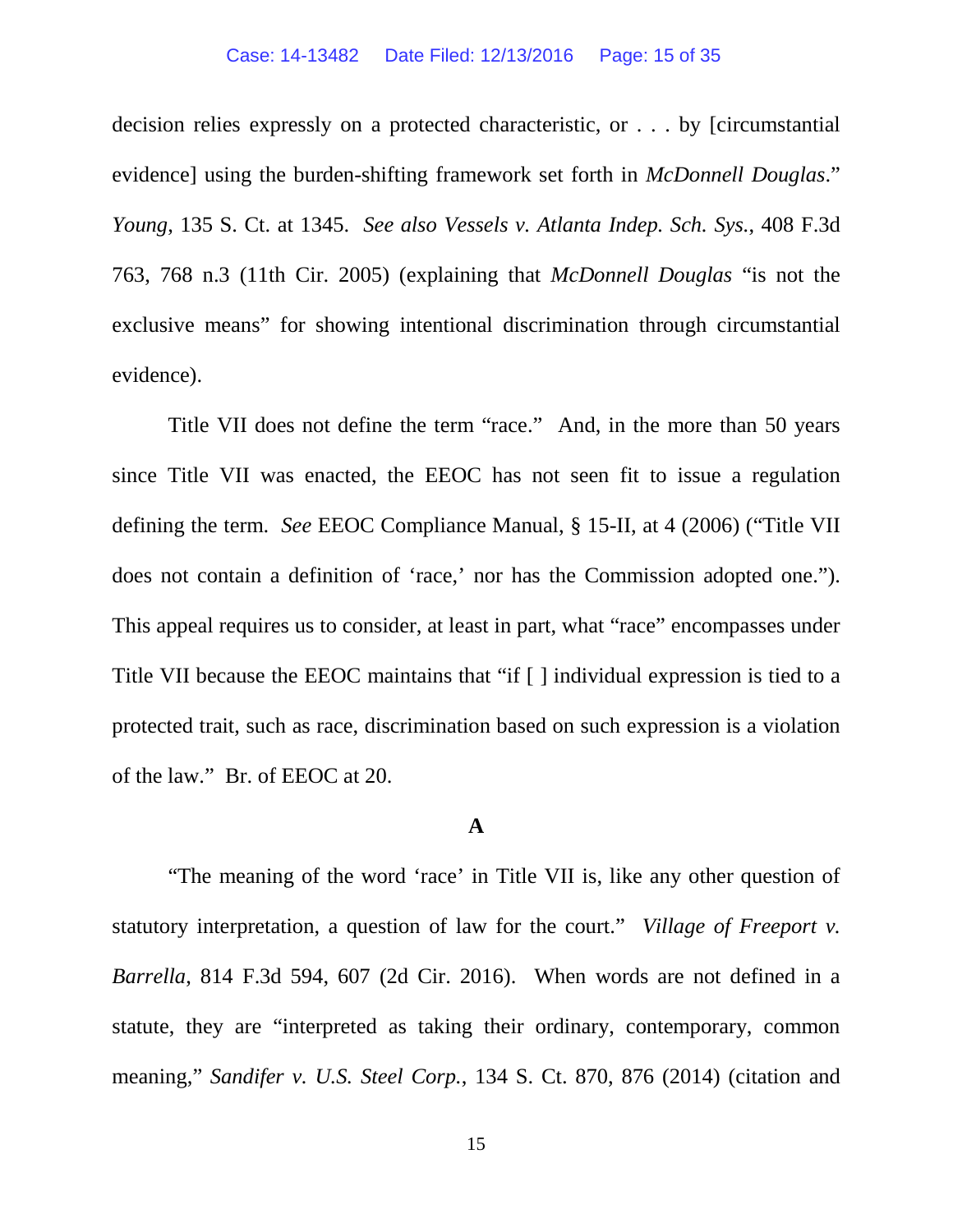### Case: 14-13482 Date Filed: 12/13/2016 Page: 16 of 35

internal quotation marks omitted), and one of the ways to figure out that meaning is by looking at dictionaries in existence around the time of enactment. *See, e.g.*, *St. Francis College v. Al-Khazraji*, 481 U.S. 604, 609–12 (1987) (consulting 19th century dictionaries to determine the meaning of "race" in a case arising under 42 U.S.C. § 1981, which became law in 1866).

In the 1960s, as today, "race" was a complex concept that defied a single definition. Take, for example, the following discussion in a leading 1961 dictionary: "In technical discriminations, all more or less controversial and often lending themselves to great popular misunderstanding or misuse, RACE is anthropological and ethnological in force, usu[ally] implying a physical type with certain underlying characteristics, as a particular color of skin or shape of skull . . . although sometimes, and most controversially, other presumed factors are chosen, such as place of origin . . . or common root language." WEBSTER'S THIRD NEW INTERNATIONAL DICTIONARY OF THE ENGLISH LANGUAGE 1870 (unabridged 1961).

Nevertheless, most dictionaries at that time tied "race" to common physical characteristics or traits existing through ancestry, descent, or heredity. *See id.*  (defining "race" as "the descendants of a common ancestor: a family, tribe, people, or nation belonging to the same stock" or "a class or kind of individuals with common characteristics, interests, appearance, or habits as if derived from a

16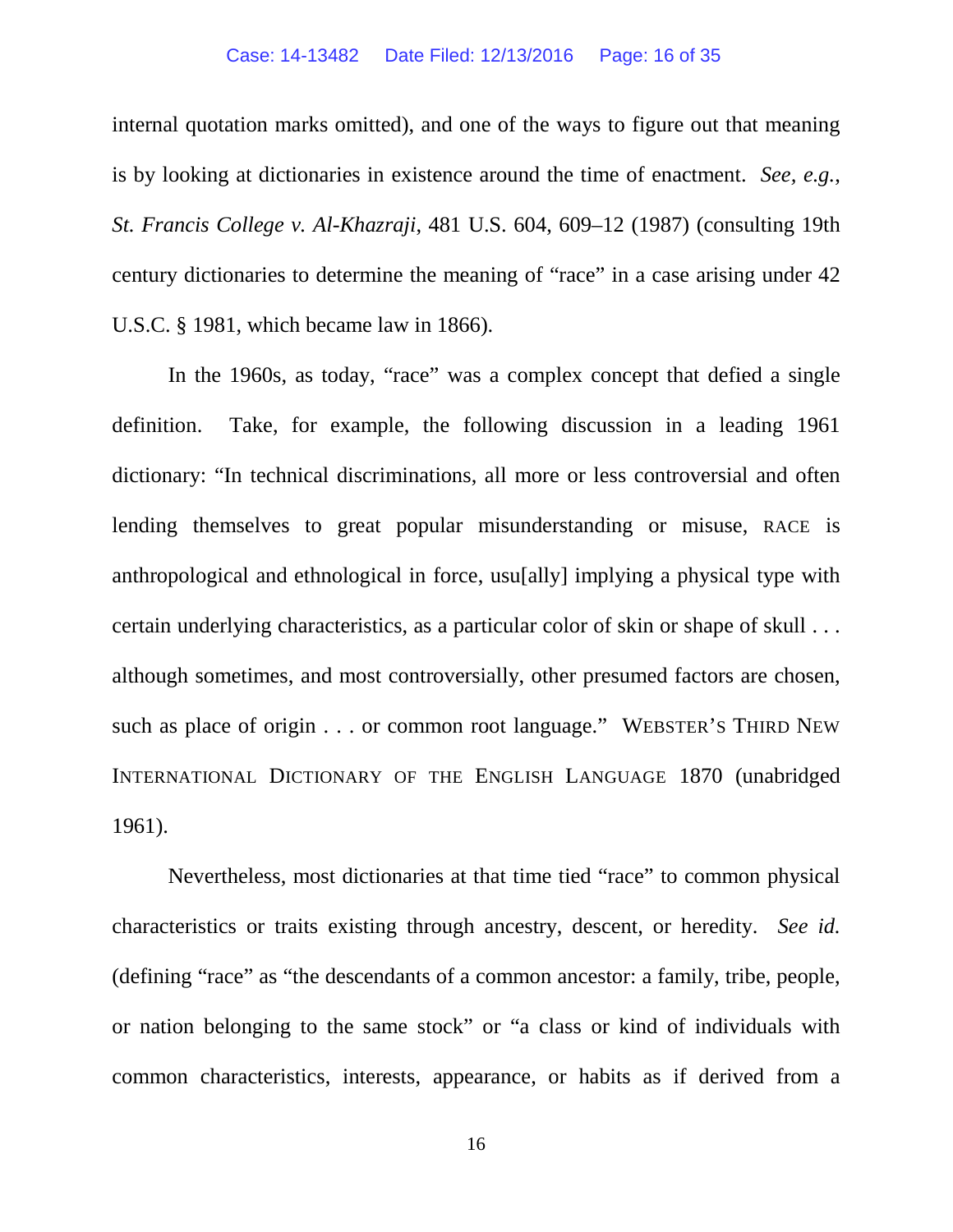common ancestor," or "a division of mankind possessing traits that are transmissible by descent and sufficient to characterize it as a distinct human type (Caucasian ~) (Mongoloid ~)"); A DICTIONARY OF THE SOCIAL SCIENCES 569 (Julius Gould & William Kolb eds. 1964) ("A *race* is a subdivision of a species, individual members of which display with some frequency a number of hereditary attributes that have become associated with one another in some measure through considerable degree of in-breeding among the ancestors of the group during a substantial part of their recent evolution."); A DICTIONARY OF SOCIOLOGY 142 (G. Duncan Mitchell ed. 1968) ("Biologically speaking the concept of *race* refers to a population sharing a gene-pool giving rise to a characteristic distribution of physical characteristics determined by heredity. There are no clear cut boundaries between racial groups thus defined and considerable variations may be exhibited within races."). One specialty dictionary, while defining "race" as an "anthropological term denoting a large group of persons distinguished by significant hereditary physical traits," cautioned that "[a] common misconception is that cultural traits sufficiently differentiate races." DICTIONARY OF POLITICAL SCIENCE 440 (Joseph Dunne ed. 1964).

From the sources we have been able to review, it appears more likely than not that "race," as a matter of language and usage, referred to common physical characteristics shared by a group of people and transmitted by their ancestors over

17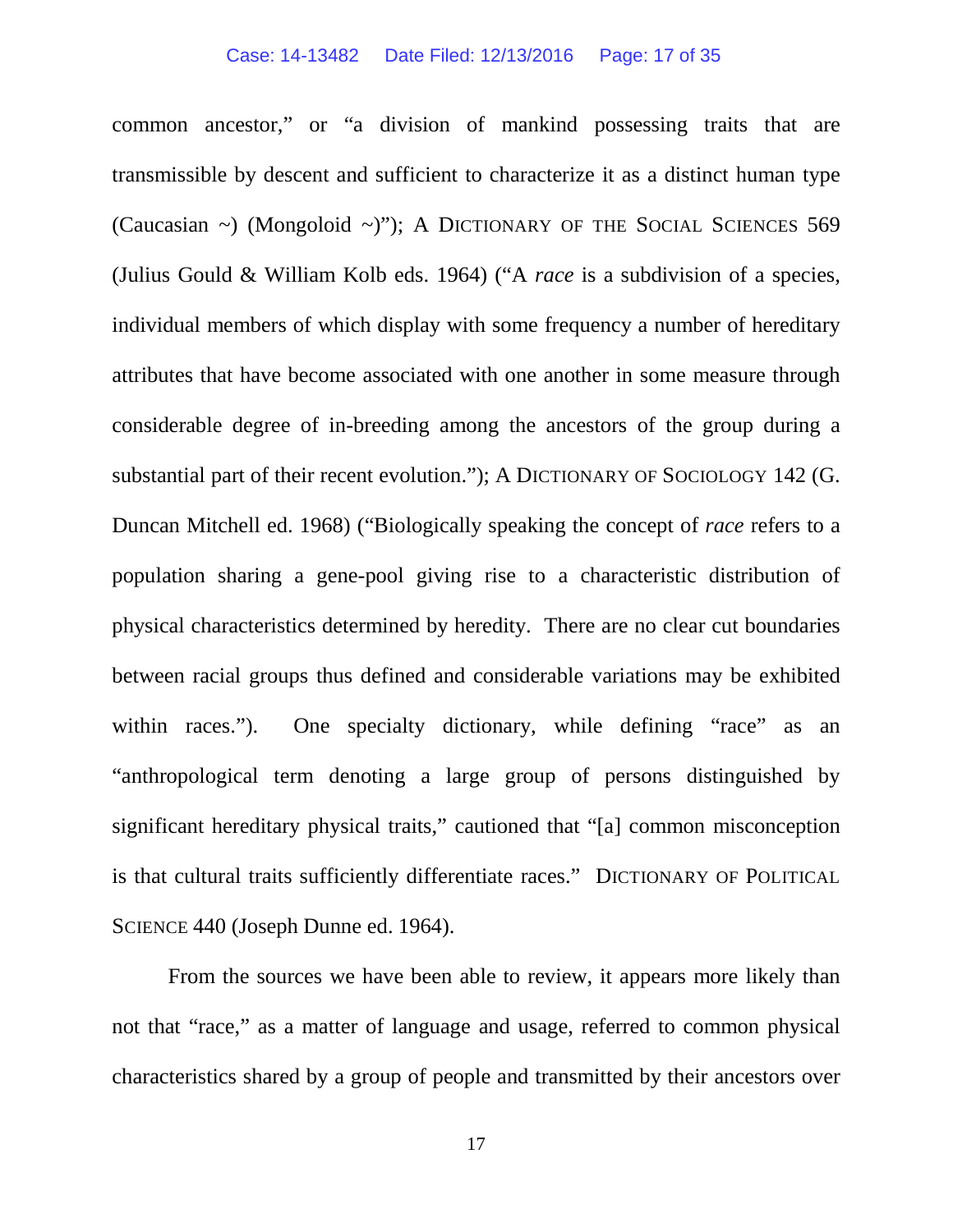#### Case: 14-13482 Date Filed: 12/13/2016 Page: 18 of 35

time. Although the period dictionaries did not use the word "immutable" to describe such common characteristics, it is not much of a linguistic stretch to think that such characteristics are a matter of birth, and not culture.

There is little support for the position of the EEOC that the 1964 Congress meant for Title VII to protect "individual expression . . . tied to a protected race." Br. of EEOC at 20. Indeed, from a legal standpoint, it appears that "race" was then mostly understood in terms of inherited physical characteristics. *See* BLACK'S LAW DICTIONARY 1423 (4th ed. 1951) ("Race. An ethnical stock; a great division of mankind having in common certain distinguishing physical peculiarities constituting a comprehensive class appearing to be derived from a distinct primitive source. A tribal or national stock, a division or subdivision of one of the great racial stocks of mankind distinguished by minor peculiarities. Descent.") (citing cases).

It may be that today "race" is recognized as a "social construct," *Ho by Ho v. San Francisco Unified Sch. Dist.*, 147 F.3d 854, 863 (9th Cir. 1998), rather than an absolute biological truth. *See also Al-Khazraji*, 481 U.S. at 610 n.4 (noting that some, but not all, scientists have concluded that "racial classifications are for the most part sociopolitical, rather than biological, in nature"); THE AMERICAN HERITAGE DICTIONARY OF THE ENGLISH LANGUAGE 1441 (4th ed. 2009) (usage note for "race": "The notion of race is nearly as problematic from a scientific point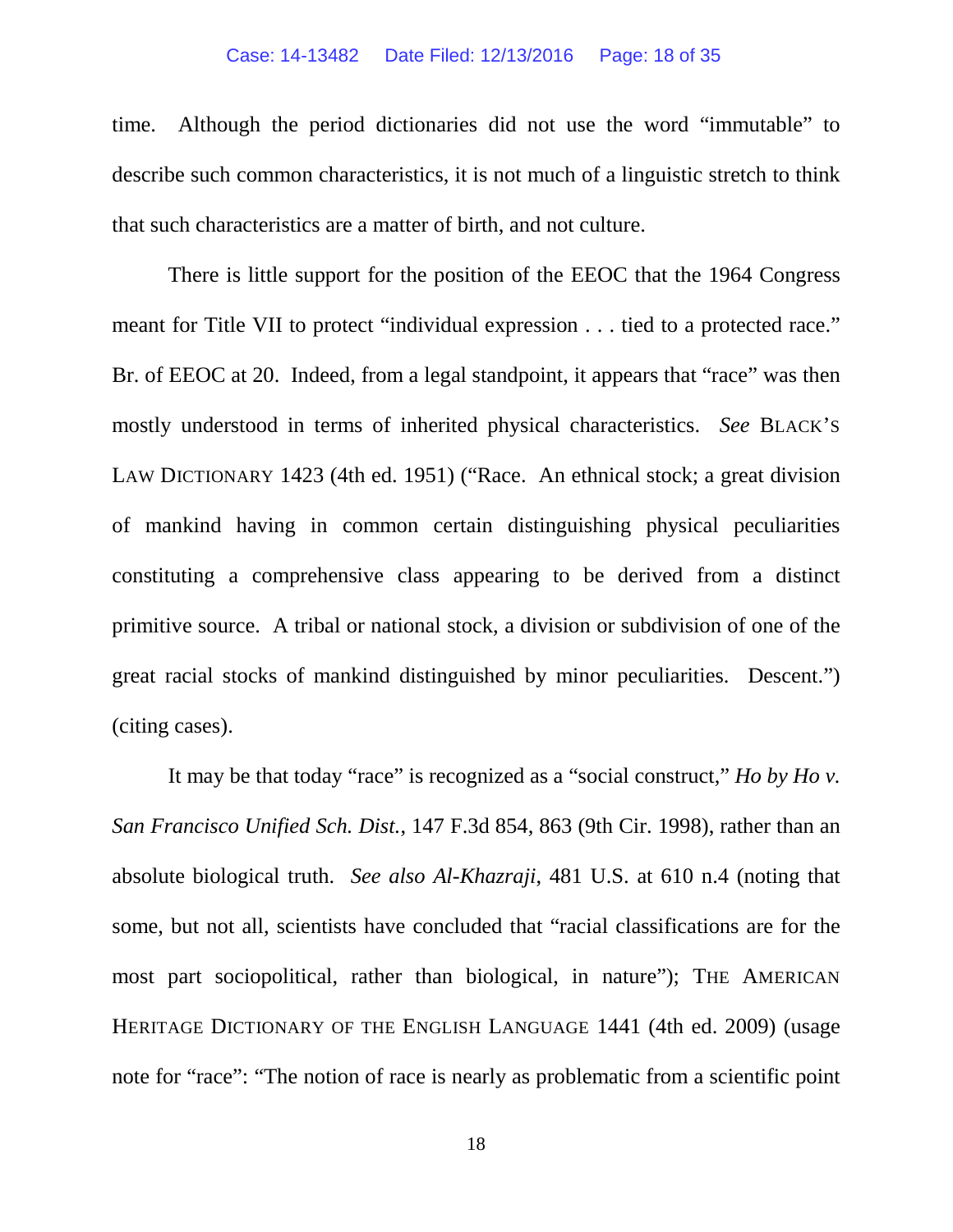of view as it is from a social one."). But our possible current reality does not tell us what the country's collective zeitgeist was when Congress enacted Title VII half a century ago. "That race is essentially only a very powerful idea and not at all a biological fact is, again, an emerging contemporary understanding of the meaning of race." Rhonda V. Magee Andrews, *The Third Reconstruction: An Alternative to Race Consciousness and Colorblindness in Post-Slavery America*, 54 ALA. L. REV. 48[3](#page-18-0), 515 (2003).<sup>3</sup>

## **B**

If we assume, however, that the quest for the ordinary understanding of "race" in the 1960s does not have a clear winner, then we must look for answers elsewhere. Some cases from the former Fifth Circuit provide us with binding guidance, giving some credence to Felix Frankfurter's adage that "[n]o judge writes on a wholly clean slate." Walter Hamilton, *Preview of a Justice*, 48 YALE

<span id="page-18-0"></span><sup>&</sup>lt;sup>3</sup> Of note, some contemporary judicial decisions and dictionaries still provide understandings of "race" tied to biological and physical characteristics. *See, e.g.*, *Abdullahi v. Prada USA Corp.*, 520 F.3d 710, 712 (7th Cir. 2008) (Posner, J.) ("A racial group as the term is generally used in the United States today is a group having a common ancestry and distinct physical traits."); 2 SHORTER OXFORD ENGLISH DICTIONARY 2445 (5th ed. 2002) (defining "race" in part as "a group or set, esp. of people, having a common feature or features," or "a group of living things connected by common descent or origin," or "[a]ny of the major divisions of humankind, having in common distinct physical features or ethnic background"). And in the Geneva Convention Implementation Act of 1987, legislation that post-dated Title VII by about two decades, Congress defined the term "racial group" as "a set of individuals whose identity as such is distinctive in terms of physical characteristics or biological descent." 18 U.S.C. § 1093(6). By citing to this provision, we do not mean to suggest that the definition of a term in one statute can be automatically used when the same term is undefined in a separate statute. We merely point out that in the late 1980s Congress still thought of "race," in at least one context, as including common physical characteristics.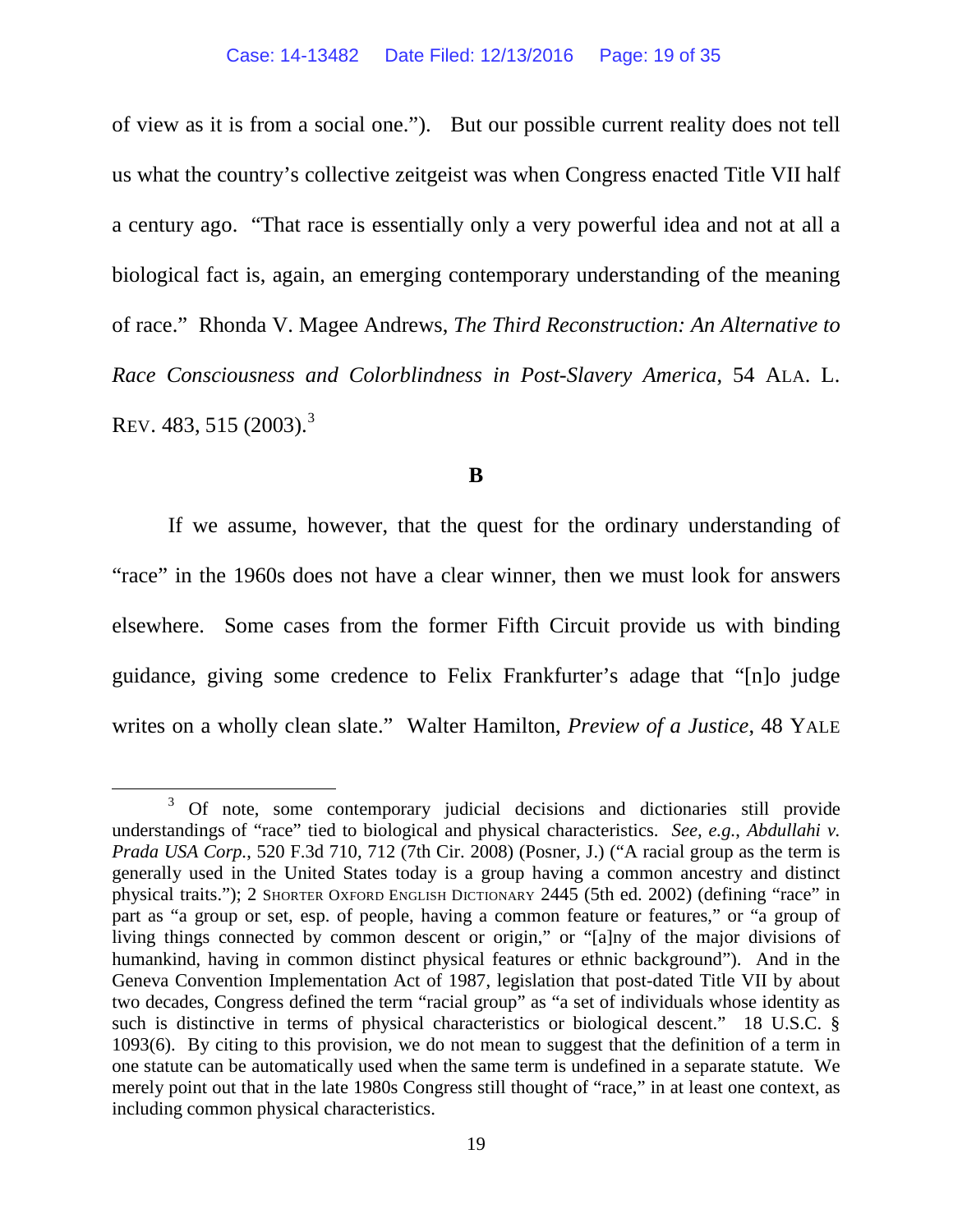L.J. 819, 821 (1939) (quoting FELIX FRANKFURTER, THE COMMERCE CLAUSE UNDER MARSHALL, TANEY, AND WAITE 12 (1937)). As we explain below, those cases teach that Title VII protects against discrimination based on immutable characteristics.

In *Willingham v. Macon Tel. Publ'g Co.*, 507 F.2d 1084 (5th Cir. 1975) (en banc), we addressed a Title VII sex discrimination claim by a male job applicant who was denied a position because his hair was too long. Although the employer interpreted its neutral dress/grooming policy to prohibit the wearing of long hair only by men, and although the plaintiff argued that he was the victim of sexual stereotyping (i.e., the view that only women should have long hair), we affirmed the grant of summary judgment in favor of the employer. *See id.* at 1092–93.

We held in *Willingham* that "[e]qual employment opportunity," which was the purpose of Title VII, "may be secured only when employers are barred from discriminating against employees on the basis of immutable characteristics, such as race and national origin. Similarly, an employer cannot have one hiring policy for men and another for women *if* the distinction is based on some fundamental right. But a hiring policy that distinguishes on some other ground, such as grooming or length of hair, is related more closely to the employer's choice of how to run his business than equality of employment opportunity." *Id.* at 1091. We "adopted] the view . . . that distinctions in employment practices between men and women on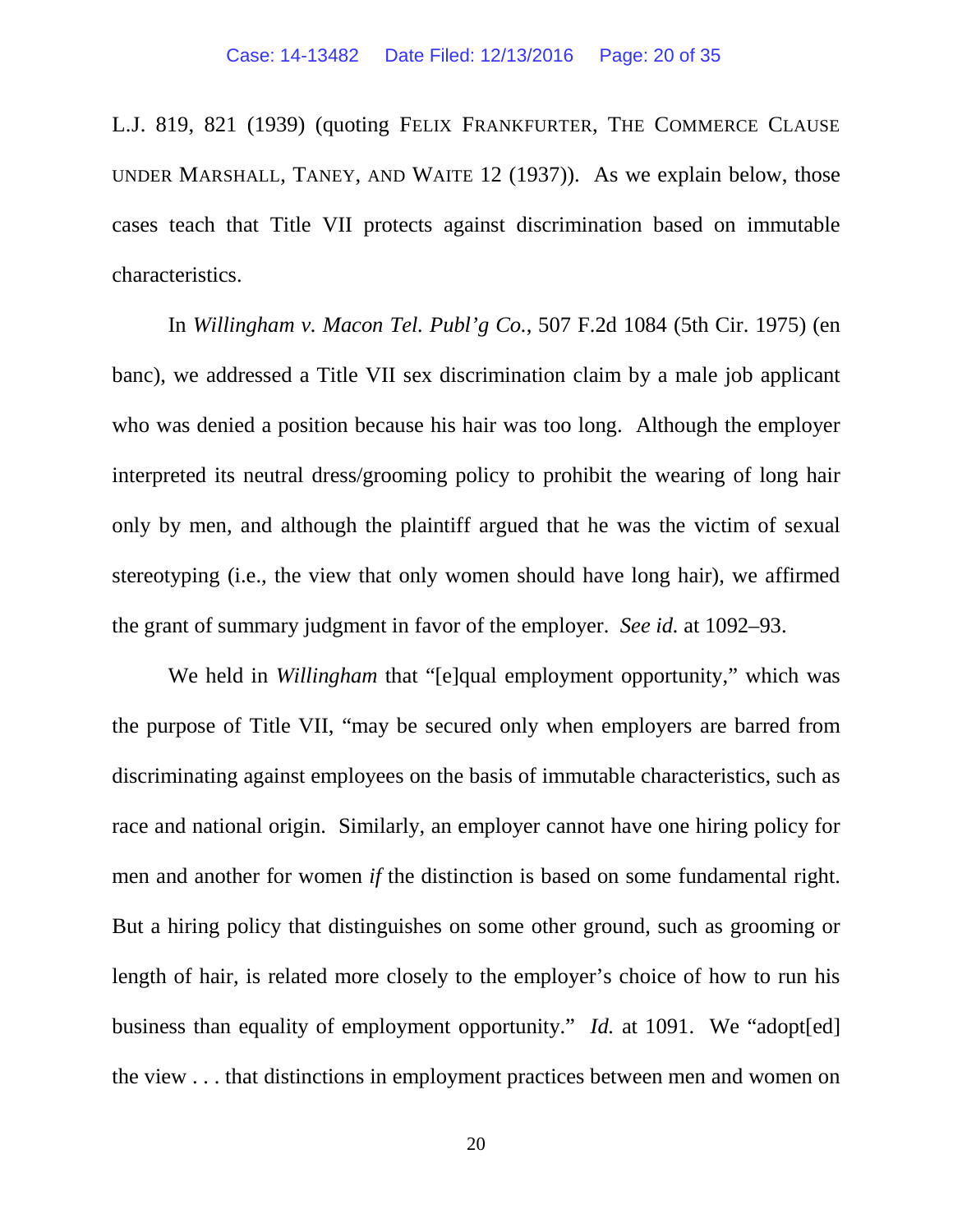#### Case: 14-13482 Date Filed: 12/13/2016 Page: 21 of 35

the basis of something other than immutable or protected characteristics do not inhibit employment *opportunity* in violation of [Title VII]." *Id.* at 1092. And we approved the district court's alternative ground for affirming the grant of summary judgment in favor of the employer—that because grooming and hair standards were also imposed on female employees, men and women were treated equally. *See id.* In closing, we reiterated that "[p]rivate employers are prohibited from using different hiring policies for men and women only when the distinctions used relate to immutable characteristics or legally protected rights." *Id.*[4](#page-20-0)

*Willingham* involved hair length in the context of a sex discrimination claim, but in *Garcia v. Gloor*, 618 F.2d 264 (5th Cir. 1980), we applied the immutable characteristic limitation to national origin, another of Title VII's protected categories. In *Garcia* a bilingual Mexican-American employee who worked as a salesperson was fired for speaking Spanish to a co-worker on the job in violation of his employer's English-only policy, and he alleged that his termination was based on his national origin in violation of Title VII (which we referred to as the "EEO Act"). We affirmed the district court's judgment in favor of the employer following a bench trial. We noted that an expert witness called by the employee had "testified that the Spanish language is the most important aspect of ethnic

<span id="page-20-0"></span> <sup>4</sup> On several occasions we have reaffirmed the central holding of *Willingham* that Title VII protects against discrimination based on immutable characteristics, i.e., those that an employee is born with or cannot change. *See, e.g.*, *Harper v. Blockbuster Entm't Corp.*, 139 F.3d 1385, 1389 (11th Cir. 1998); *Gilchrist v. Bolger*, 733 F.2d 1551, 1553 (11th Cir. 1984).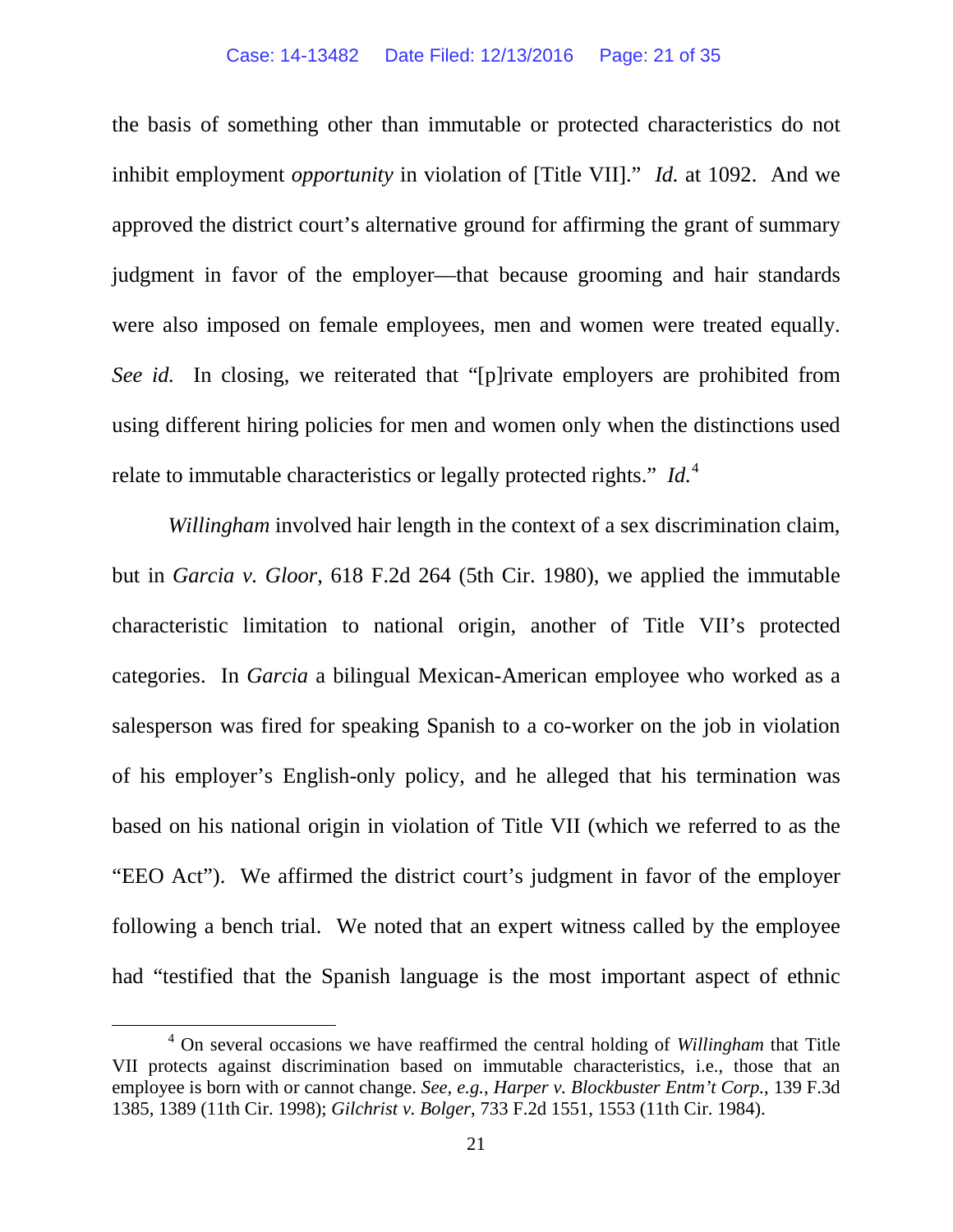#### Case: 14-13482 Date Filed: 12/13/2016 Page: 22 of 35

identification for Mexican-Americans, and it is to them what skin color is to others," and that testimony formed part of the basis for the claim that the employer's policy was unlawful. *See id.* at 267. Although the district court had found that there were other reasons for the employee's dismissal, we assumed that the use of Spanish was a significant factor in the employer's decision. *See id.* at 268.

We explained that neither Title VII nor common understanding "equates national origin with the language that one chooses to speak," and noted that the English-only rule was not applied to the employee as a "covert basis for national origin discrimination." *Id*. Though the employee argued that he was discriminated against on the basis of national origin "because national origin influences or determines his language preference," we were unpersuaded because the employee was bilingual and was allowed to speak Spanish during breaks. *Id*. And even if the employer had no genuine business need for the English-only policy, we said that "[n]ational origin must not be confused with ethnic or sociocultural traits or an unrelated status, such as citizenship or alienage." *Id.* at 269. Citing *Willingham*, we emphasized that Title VII "focuses its laser of prohibition" on discriminatory acts based on matters "that are either beyond the victim's power to alter, or that impose a burden on an employee on one of the prohibited bases." *Id.*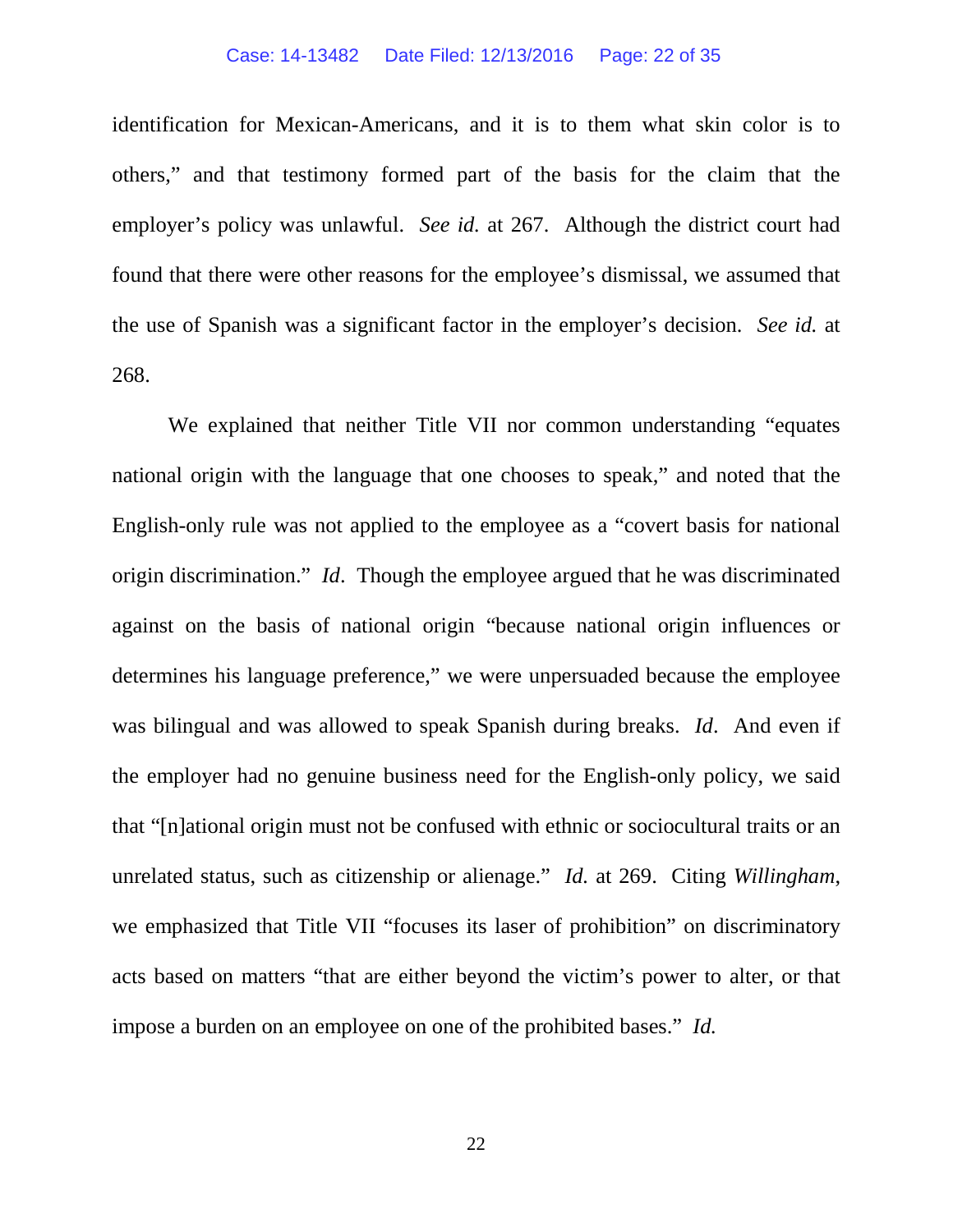#### Case: 14-13482 Date Filed: 12/13/2016 Page: 23 of 35

The employee in *Garcia* also argued that the employer's English-only policy was "discriminatory in impact, even if that result was not intentional, because it was likely to be violated only by Hispanic-Americans and that, therefore, they ha<sup>[d]</sup> a higher risk of incurring penalties." *Id.* at 270. We rejected this argument as well because "there is no disparate impact if the rule is one that the affected employee can readily observe and nonobservance is a matter of individual preference," and Title VII "does not support an interpretation that equates the language an employee prefers to use with his national origin." *Id.* 

What we take away from *Willingham* and *Garcia* is that, as a general matter, Title VII protects persons in covered categories with respect to their immutable characteristics, but not their cultural practices. *See Willingham*, 507 F.2d at 1092; *Garcia*, 618 F.2d at 269. And although these two decisions have been criticized by some, *see, e.g.*, Camille Gear Rich, *Performing Racial and Ethnic Identity: Discrimination by Proxy and the Future of Title VII*, 79 N.Y.U. L. REV. 1134, 1213–21 (2004), we are not free, as a later panel, to discard the immutable/mutable distinction they set out. *See Cohen v. Office Depot, Inc.*, 204 F.3d 1069, 1076 (11th Cir. 2000) ("[T]he prior panel precedent rule is not dependent upon a subsequent panel's appraisal of the initial decision's correctness. Nor is the application of the rule dependent upon the skill of the attorneys or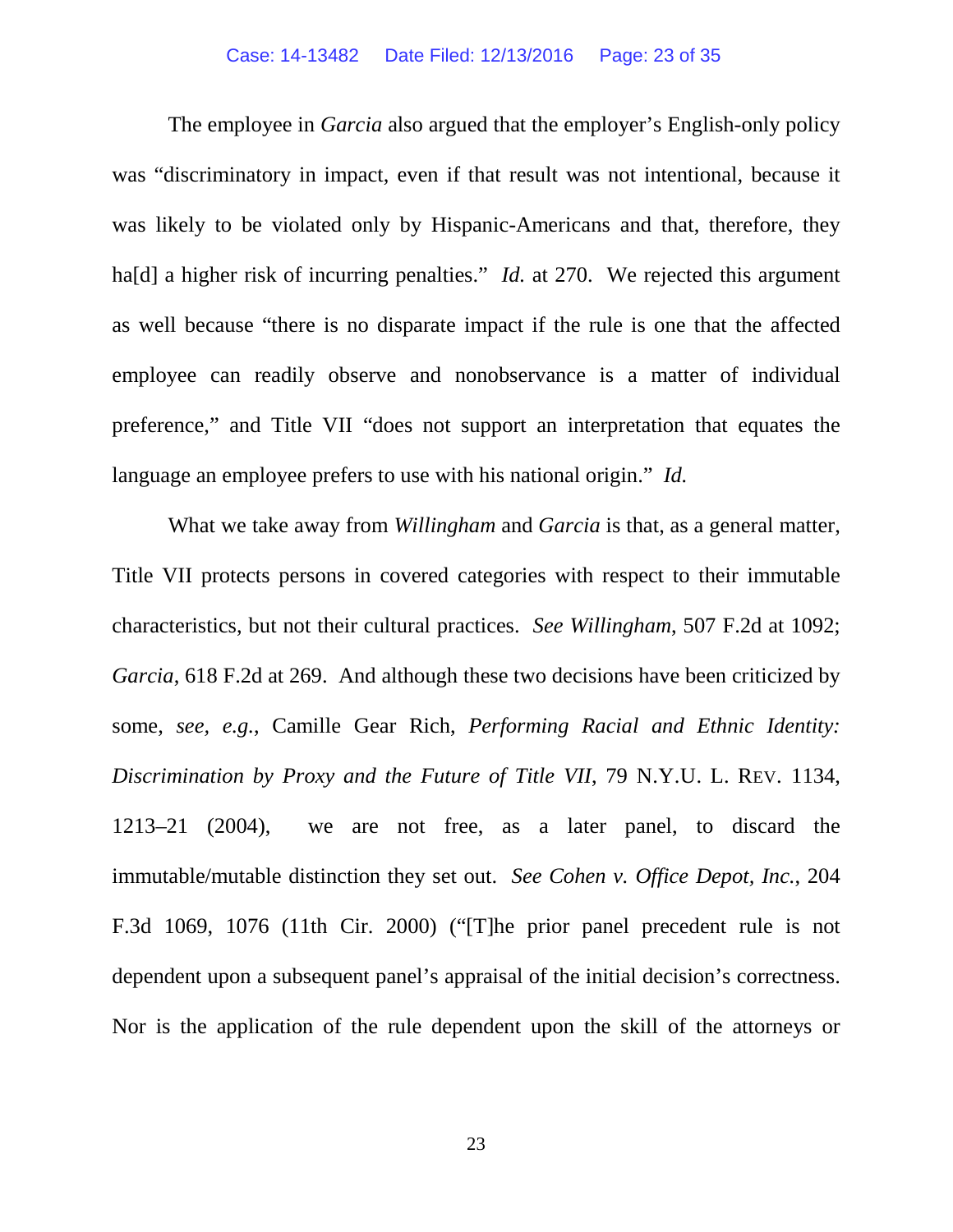wisdom of the judges involved in the prior decision—upon what was argued or considered.").

We recognize that the distinction between immutable and mutable characteristics of race can sometimes be a fine (and difficult) one, but it is a line that courts have drawn. So, for example, discrimination on the basis of black hair texture (an immutable characteristic) is prohibited by Title VII, while adverse action on the basis of black hairstyle (a mutable choice) is not. *Compare, e.g.*, *Jenkins v. Blue Cross Mut. Hosp. Ins., Inc.*, 538 F.2d 164, 168 (7th Cir. 1976) (en banc) (recognizing a claim for racial discrimination based on the plaintiff's allegation that she was denied a promotion because she wore her hair in a natural Afro), *with, e.g.*, *Rogers v. Am. Airlines, Inc.*, 527 F. Supp. 229, 232 (S.D.N.Y. 1981) (holding that a grooming policy prohibiting an all-braided hairstyle did not constitute racial discrimination, and distinguishing policies that prohibit Afros, because braids are not an immutable characteristic but rather "the product of . . . artifice"). As one commentator has put it, "the concept of immutability," though not perfect, "provides a rationale for the protected categories encompassed within the antidiscrimination statutes." Sharona Hoffman, *The Importance of Immutability in Employment Discrimination Law*, 52 WM. & MARY L. REV. 1483, 1514 (2011).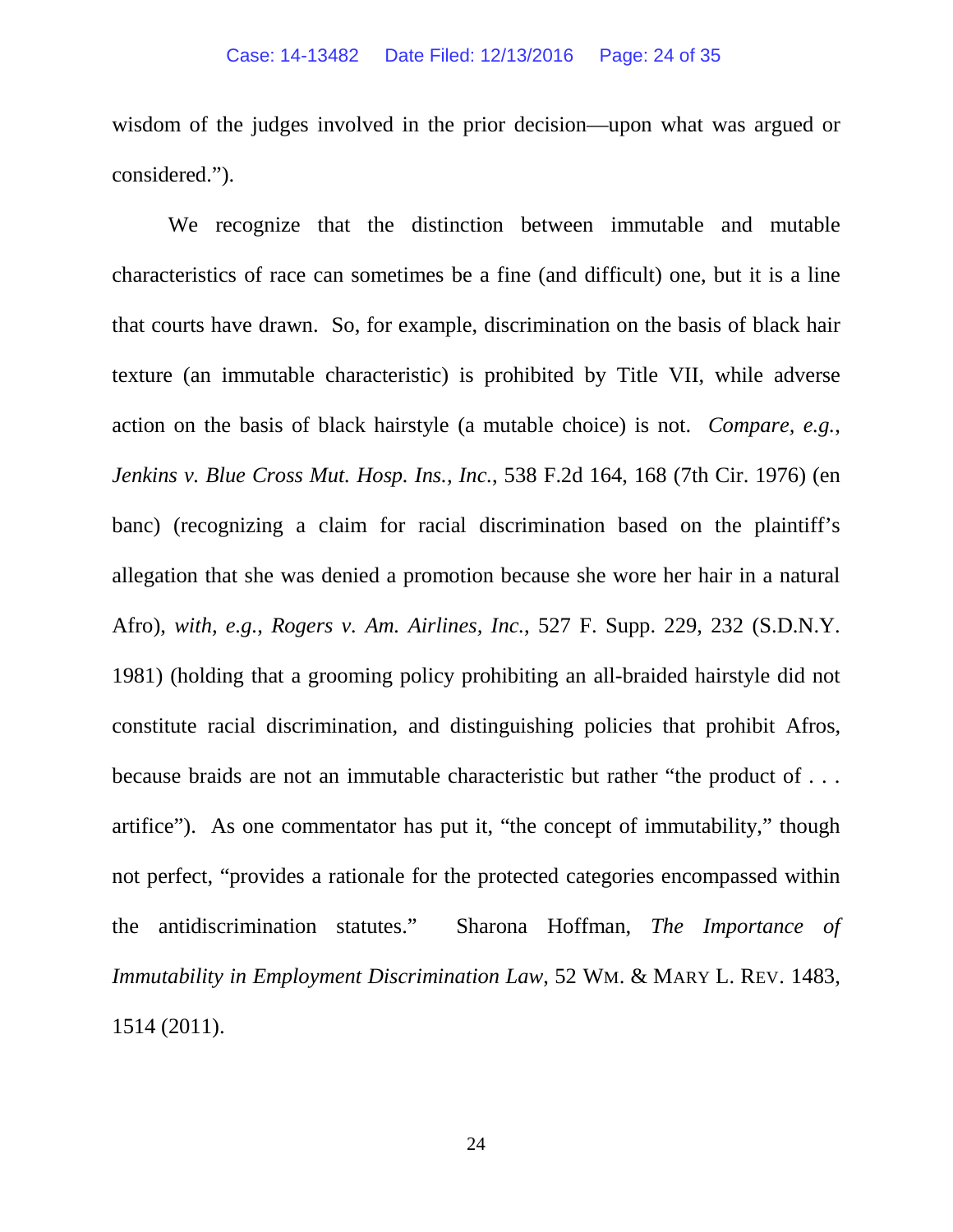Critically, the EEOC's proposed amended complaint did not allege that dreadlocks themselves are an immutable characteristic of black persons, and in fact stated that black persons choose to wear dreadlocks because that hairstyle is historically, physiologically, and culturally associated with their race. That dreadlocks are a "natural outgrowth" of the texture of black hair does not make them an immutable characteristic of race. Under *Willingham* and *Garcia*, the EEOC failed to state a plausible claim that CMS intentionally discriminated against Ms. Jones on the basis of her race by asking her to cut her dreadlocks pursuant to its race-neutral grooming policy. The EEOC's allegations individually or collectively—do not suggest that CMS used that policy as proxy for intentional racial discrimination.<sup>[5](#page-24-0)</sup>

# **C**

The EEOC admitted in its proposed amended complaint that CMS' grooming policy is race-neutral, but claimed that a "prohibition on dreadlocks in the workplace constitutes race discrimination" because dreadlocks are a racial characteristic, i.e., they "are a manner of wearing the hair that is physiologically and culturally associated with people of African descent." So, as noted earlier, the

<span id="page-24-0"></span><sup>&</sup>lt;sup>5</sup> The EEOC did assert that dreadlocks are an immutable characteristic of black persons, but it made that assertion (which conflicted with what the proposed amended complaint alleged) only in its motion for leave to amend. *See* D.E. 21 at 1. We do not consider this assertion, for facts contained in a motion or brief "cannot substitute for missing allegations in the complaint." *Kedzierski v. Kedzierski*, 899 F.2d 681, 684 (7th Cir. 1990). *Accord Associated Press v. All Headline News Corp.*, 608 F. Supp. 2d 454, 464 (S.D.N.Y. 2009) ("Conclusory assertions in a memorandum of law are not a substitute for plausible allegations in a complaint.").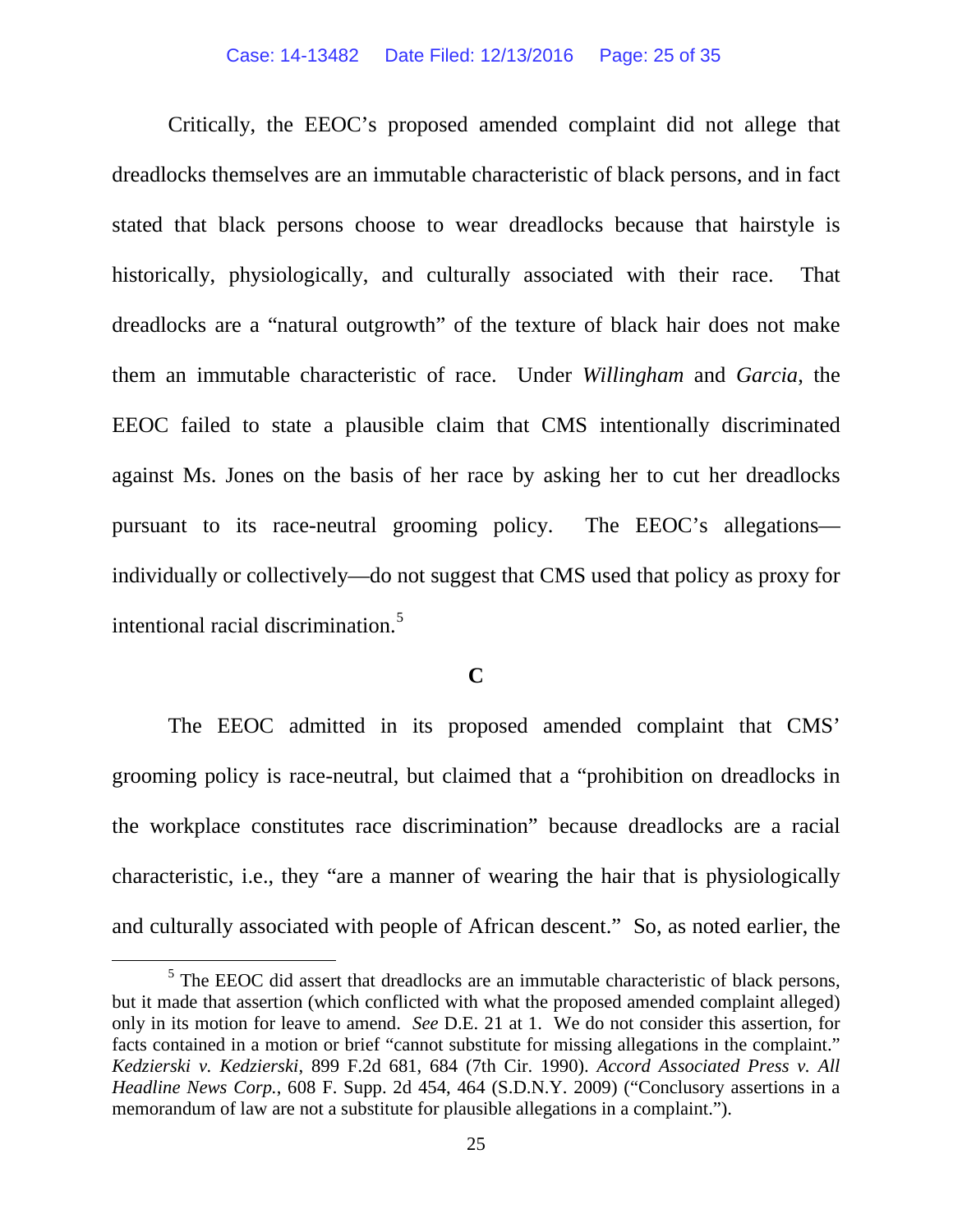claim that CMS intentionally discriminated against Ms. Jones on the basis of her race depends on the EEOC's conception of what "race" means (and how far it extends) under Title VII. *See* Br. of EEOC at 20 ("In the Title VII context, if the individual expression is tied to a protected race, discrimination based on such expression is a violation of the law.").

In support of its interpretation of Title VII, the EEOC relies on its own Compliance Manual. *See* EEOC Compliance Manual, § 15-II, at 4 (2006) ("Title VII prohibits employment discrimination against a person because of cultural characteristics often linked to race or ethnicity, such as a person's name, cultural dress and grooming practices, or accent or manner of speech."). But even if we could ignore *Willingham* and *Garcia*, the Compliance Manual does not save the day for the EEOC.

"[T]he rulings, interpretations, and opinions" of an agency charged with enforcing a particular statute, "while not controlling upon the courts by reason of their authority, do constitute a body of experience and informed judgment to which courts and litigants may properly resort for guidance." *Skidmore v. Swift & Co.*, 323 U.S. 134, 140 (1944). The Compliance Manual, therefore, is entitled to deference "only to the extent that [it has] the power to persuade." *Christensen v. Harris Cty.*, 529 U.S. 576, 587 (2000) (citation and internal quotation marks omitted). Factors relevant to determining the persuasiveness of the Compliance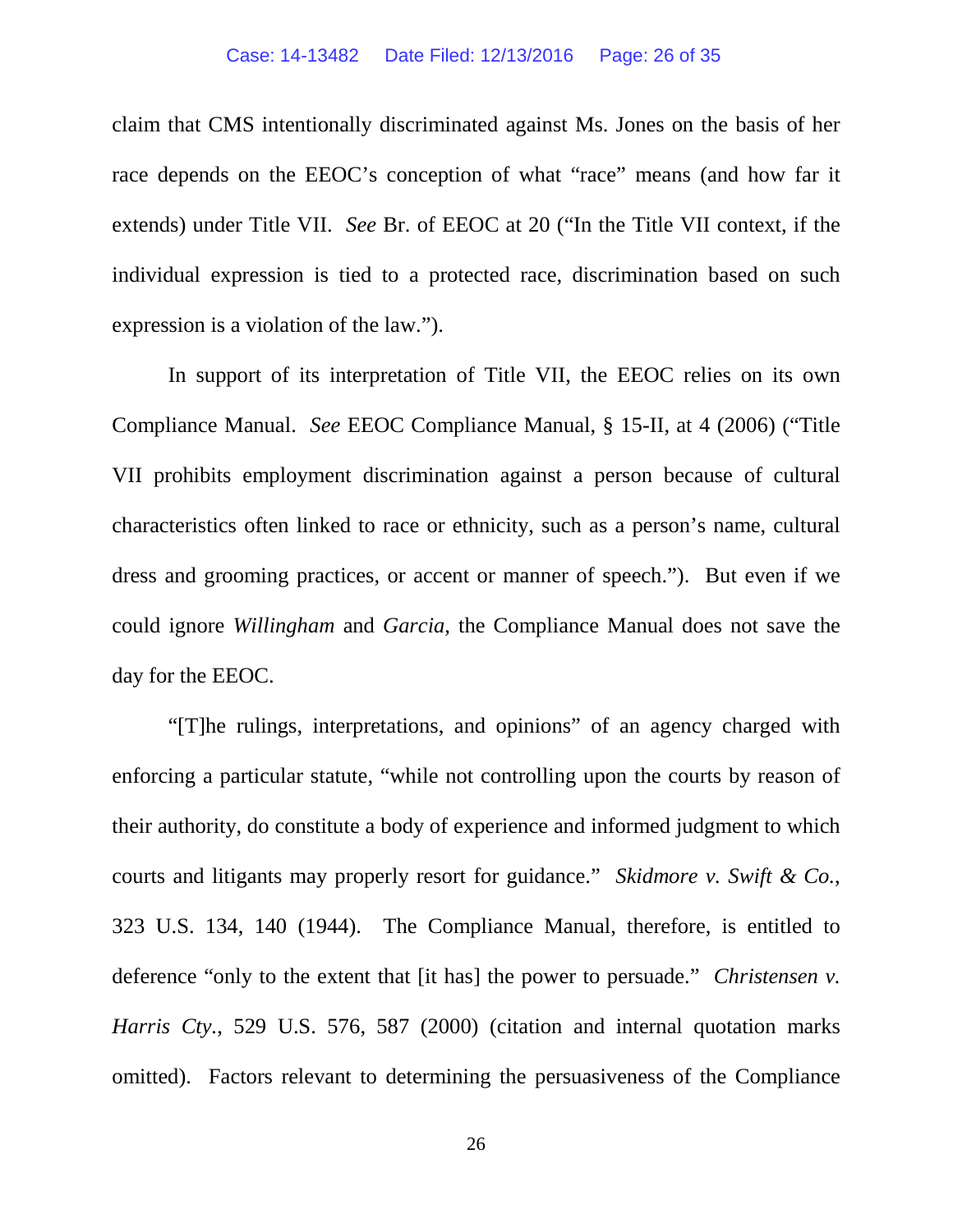### Case: 14-13482 Date Filed: 12/13/2016 Page: 27 of 35

Manual, and thus the weight given to the EEOC's guidance, include "the thoroughness evident in its consideration, the validity of its reasoning, [and] its consistency with earlier and later pronouncements[.]" *Skidmore*, 323 U.S. at 140.

The Compliance Manual contravenes the position the EEOC took in an administrative appeal less than a decade ago. *See Thomas v. Chertoff*, Appeal No. 0120083515, 2008 WL 4773208, at \*1 (E.E.O.C. Office of Federal Operations Oct. 24, 2008) (concluding, in line with federal cases like *Willingham* and *Rogers*, that a grooming policy interpreted to prohibit dreadlocks and similar hairstyles lies "outside the scope of federal employment discrimination statutes," even when the prohibition targets "hairstyles generally associated with a particular race"). The EEOC attempts to characterize *Thomas* as a case about "hair length," which it concedes is not an immutable trait, as opposed to "natural hair texture" or the "other racial characteristics presented here." Reply Br. of EEOC at 27 n.5. That is not a basis for distinction, however, because the complainant in *Thomas* specifically disputed the employer's hair length policy in the context of "African American males who wear ethnic hair styles such as braids." *See Thomas*, 2008 WL 4773208, at \*1. And the Commission, in dismissing his complaint, cited *Willingham* and *Rogers* approvingly to support the proposition that "prohibitions against 'ethnic' hairstyles generally associated with a particular race or ethnic group" are "typically outside the scope of federal employment discrimination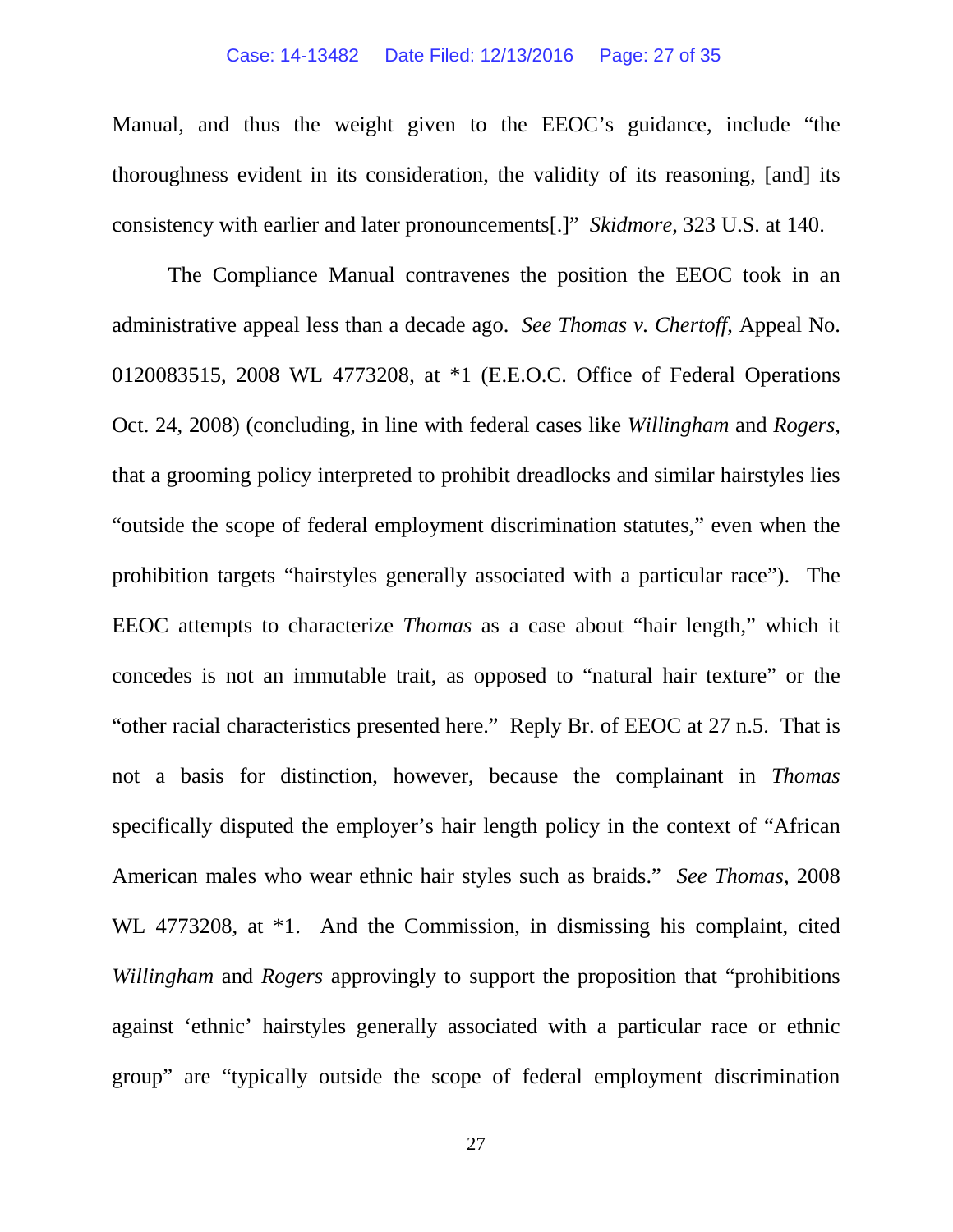### Case: 14-13482 Date Filed: 12/13/2016 Page: 28 of 35

statutes because they do not discriminate on the basis of immutable characteristics." *Id.* In our view, the Compliance Manual is a change of course from *Thomas* and, because the EEOC has not provided a reasoned justification for this shift, we choose to not give its guidance much deference or weight in determining the scope of Title VII's prohibition of racial discrimination. *See, e.g.*, *Young*, 135 S. Ct. at 1352 (declining to rely significantly on the EEOC Compliance Manual because its guidelines were promulgated recently, took a position about which the EEOC's previous guidelines were silent, and contradicted positions the EEOC had previously taken).

The Compliance Manual also runs headlong into a wall of contrary caselaw. In the words of a leading treatise, "[c]ourts generally have upheld facially neutral policies regarding *mutable* characteristics, such as facial hair, despite claims that the policy has an adverse impact on members of a particular race or infringes on the expression of cultural pride and identification." BARBARA LINDEMANN & PAUL GROSSMAN, 1 EMPLOYMENT DISCRIMINATION LAW 6-5 (5th ed. 2012).

As far as we can tell, every court to have considered the issue has rejected the argument that Title VII protects hairstyles culturally associated with race. *See Cooper v. Am. Airlines, Inc.*, 149 F.3d 1167, 1998 WL 276235, at \*1 (4th Cir. May 26, 1998) (upholding district court's 12(b)(6) dismissal of claims based on a grooming policy requiring that braided hairstyles be secured to the head or at the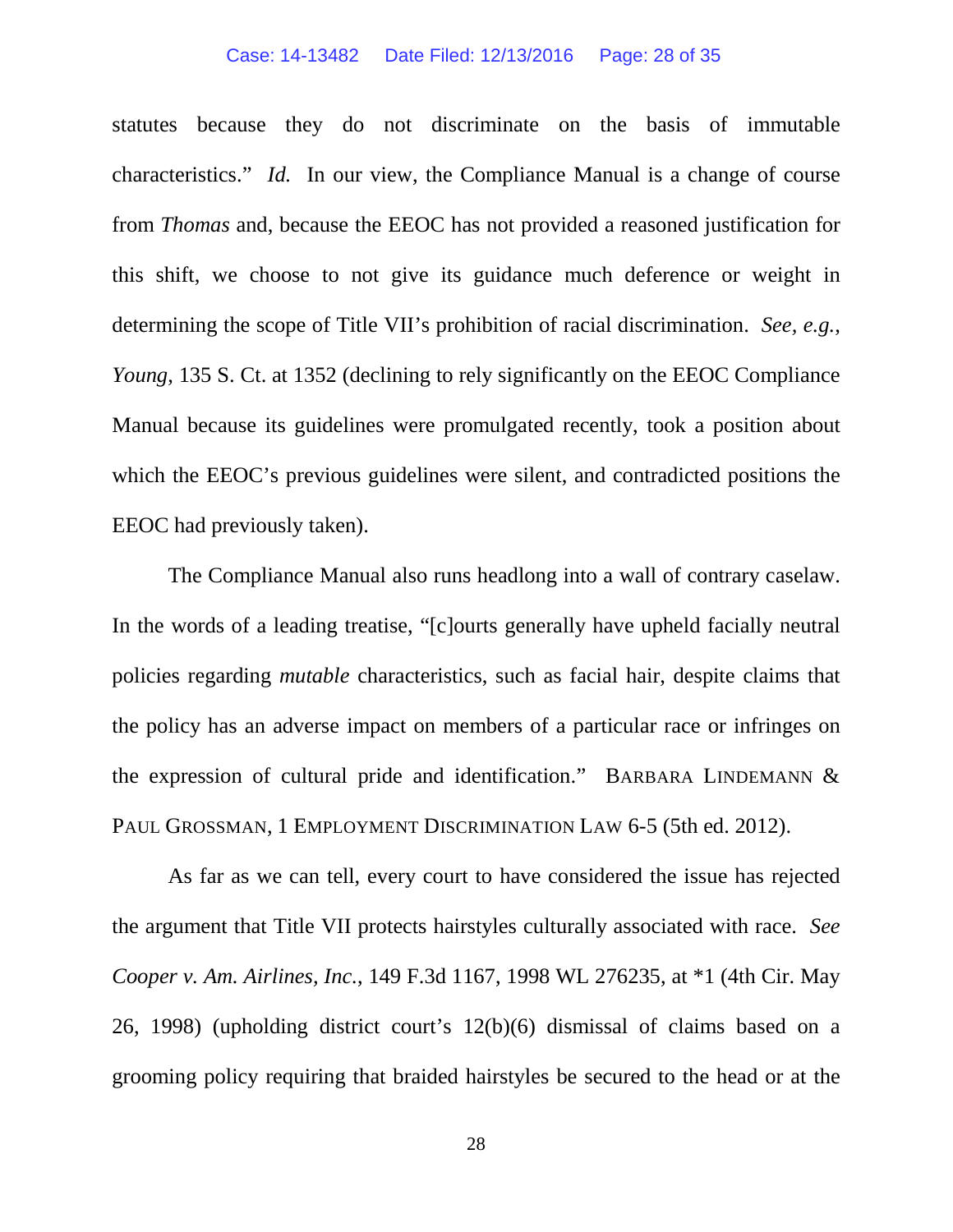nape of the neck); *Campbell v. Alabama Dep't of Corr.*, No. 2:13-CV-00106-RDP, 2013 WL 2248086, at \*2 (N.D. Ala. May 20, 2013) ("A dreadlock hairstyle, like hair length, is not an immutable characteristic."); *Pitts v. Wild Adventures, Inc.*, No. CIV.A.7:06-CV-62-HL, 2008 WL 1899306, at \*5–6 (M.D. Ga. Apr. 25, 2008) (holding that a grooming policy which prohibited dreadlocks and cornrows was outside the scope of federal employment discrimination statutes because it did not discriminate on the basis of immutable characteristics); *Eatman v. United Parcel Serv.*, 194 F. Supp. 2d 256, 259–67 (S.D.N.Y. 2002) (holding that an employer's policy prohibiting "unconventional" hairstyles, including dreadlocks, braids, and cornrows, was not racially discriminatory in violation of Title VII); *McBride v. Lawstaf, Inc.*, No. CIV. A.1:96-CV-0196C, 1996 WL 755779, at \*2 (N.D. Ga. Sept. 19, 1996) (holding that a grooming policy prohibiting braided hairstyles does not violate Title VII); *Rogers,* 527 F. Supp. at 232 (holding that a grooming policy prohibiting an all-braided hairstyle did not constitute racial discrimination, and distinguishing policies that prohibit Afros, because braids are not an immutable characteristic but rather "the product of . . . artifice"); *Carswell v. Peachford Hosp.*, No. C80-222A, 1981 WL 224, at \*2 (N.D. Ga. May 26, 1981) ("There is no evidence, and this court cannot conclude, that the wearing of beads in one's hair is an immutable characteristic, such as national origin, race, or sex. Further, this court cannot conclude that the prohibition of beads in the hair by an employer is a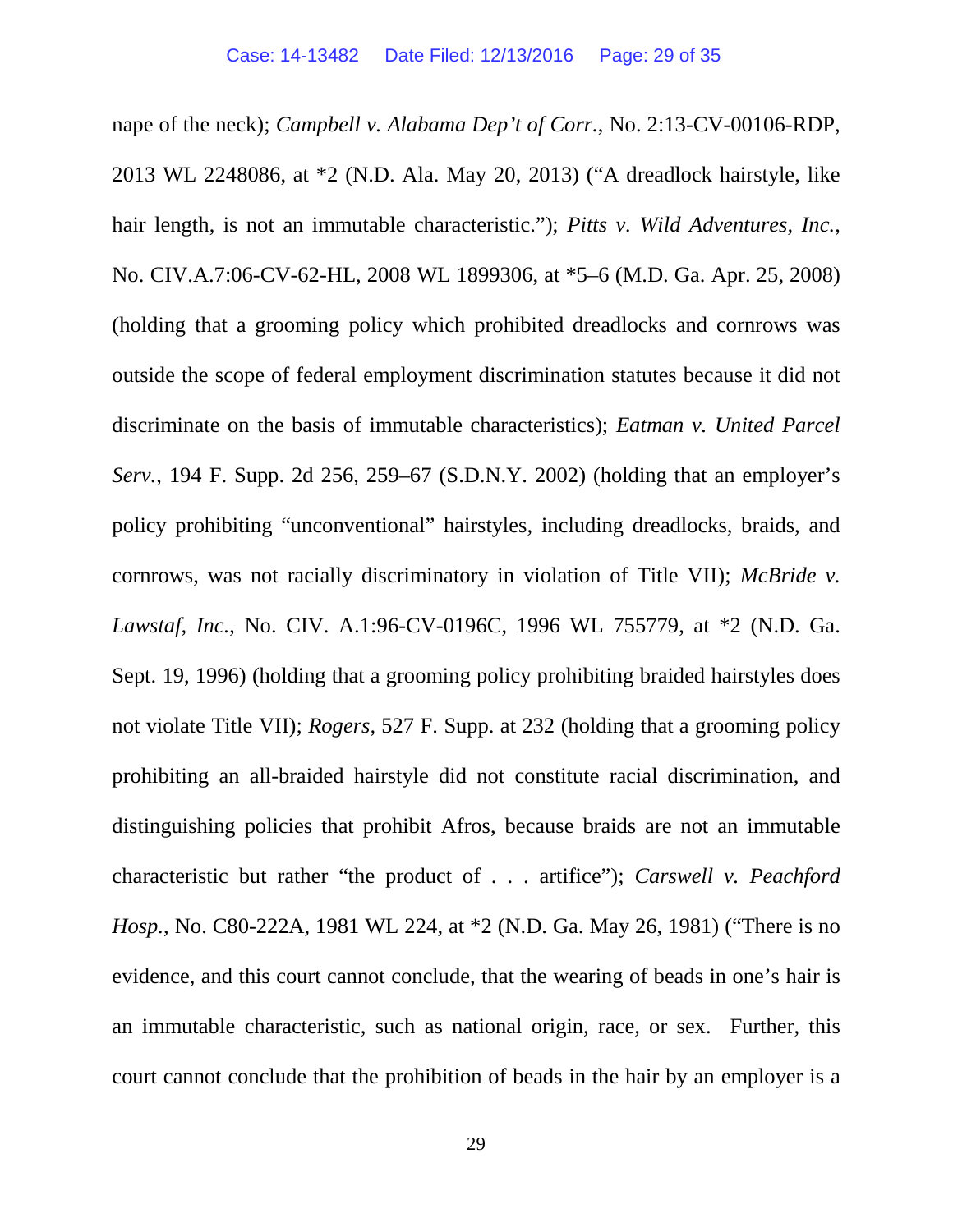subterfuge for discrimination."); *Wofford v. Safeway Stores, Inc.*, 78 F.R.D. 460, 470 (N.D. Cal. 1978) (explaining that the "even-handed application of reasonable grooming regulations has uniformly been held not to constitute discrimination on the basis of race") (internal citations omitted); *Thomas v. Firestone Tire & Rubber Co.*, 392 F. Supp. 373, 375 (N.D. Tex. 1975) (holding that a grooming policy regulating hair length and facial hair, which was applied even-handedly to employees of all races, did not violate Title VII or 42 U.S.C. § 1981). *See also Brown v. D.C. Transit System*, 523 F.2d 725, 726 (D.C. Cir. 1975) (rejecting claim by black male employees that race-neutral grooming regulation, which prohibited most facial hair, violated Title VII despite contention by employees that the regulation was "an 'extreme and gross suppression of them as black men and (was) a badge of slavery' depriving them 'of their racial identity and virility'").

## **D**

We would be remiss if we did not acknowledge that, in the last several decades, there have been some calls for courts to interpret Title VII more expansively by eliminating the biological conception of "race" and encompassing cultural characteristics associated with race. But even those calling for such an interpretive change have different visions (however subtle) about how "race" should be defined. *Compare, e.g.*, Ian F. Haney Lopez, *The Social Construction of Race: Some Observations on Illusion, Fabrication, and Choice*, 29 HARV. C.R.-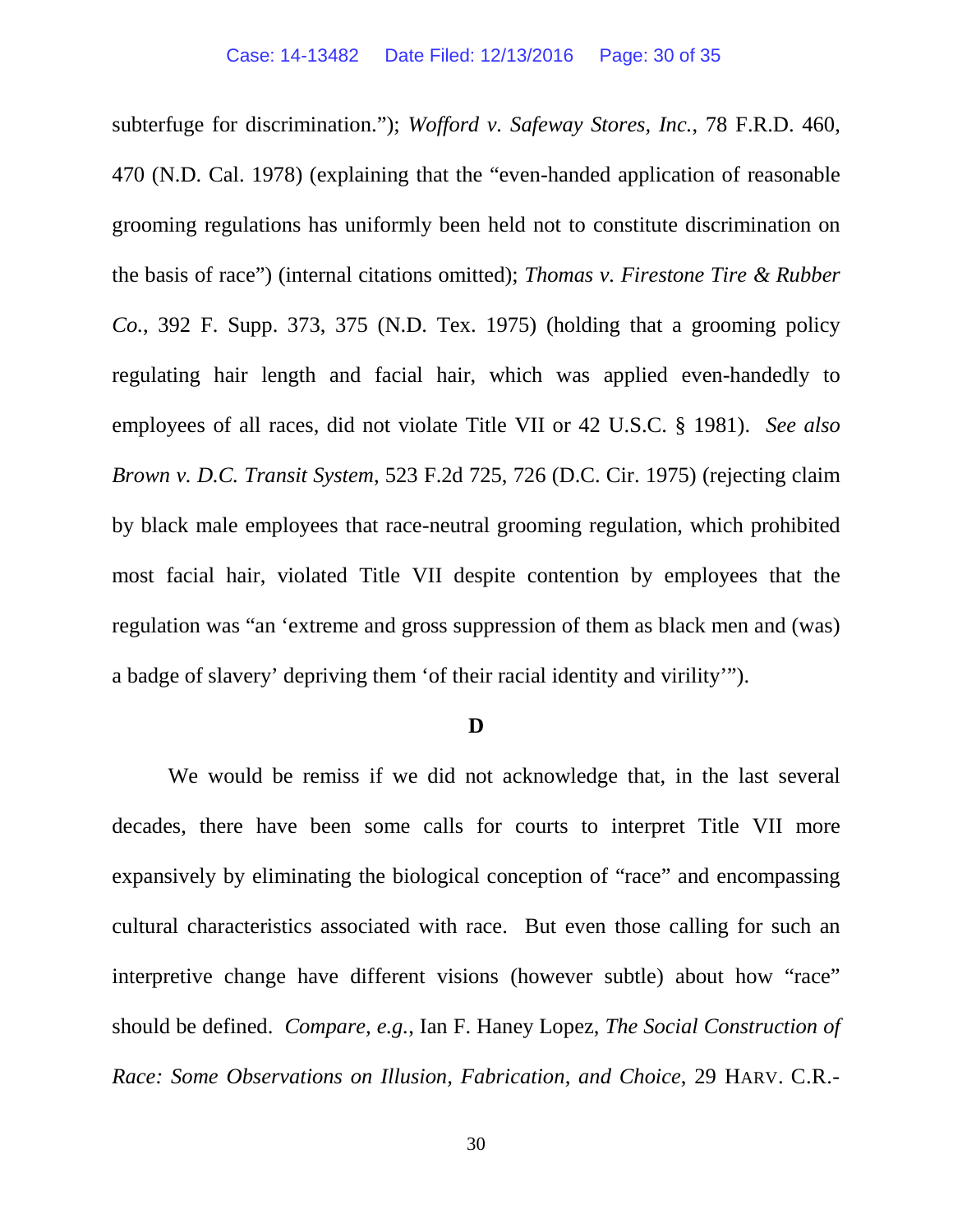C.L. L. REV. 1, 7 (1994) (defining "race" as "a vast group of people loosely bound together by historically contingent, socially significant elements of their morphology and/or ancestry"), and Rich, *Performing Racial and Ethnic Identity*, 79 N.Y.U. L. REV. at 1142 ("There is an urgent need to redefine Title VII's definition of race and ethnicity to include both biological, visible racial/ethnic features and performed features associated with racial and ethnic identity."), *with, e.g.,* D. Wendy Greene, *Title VII: What's Hair (and Other Race-Based Characteristics) Got to Do With It?*, 79 U. COLO. L. REV. 1355, 1385 (2008) ("Race includes physical appearances and behaviors that society, historically and presently, commonly associates with a particular racial group, even when the physical appearances and behavior are not 'uniquely' or 'exclusively' 'performed' by, or attributed to a particular racial group."), and Barbara J. Flagg, *Fashioning a Title VII Remedy for Transparently White Subjective Decisionmaking*, 104 YALE L. J. 2009, 2012 (1995) (suggesting that discrimination on the basis of race might include "personal characteristics that . . . intersect seamlessly with [one's racial] self-definition").

Yet the call for interpreting "race" as including culture has not been unanimous. This is in part because culture itself is (or can be) a very broad and ever-changing concept. *See, e.g.*, Richard T. Ford, *Race as Culture: Why Not?*, 47 U.C.L.A. L. REV. 1803, 1813 (2000) ("Culture is a much more problematic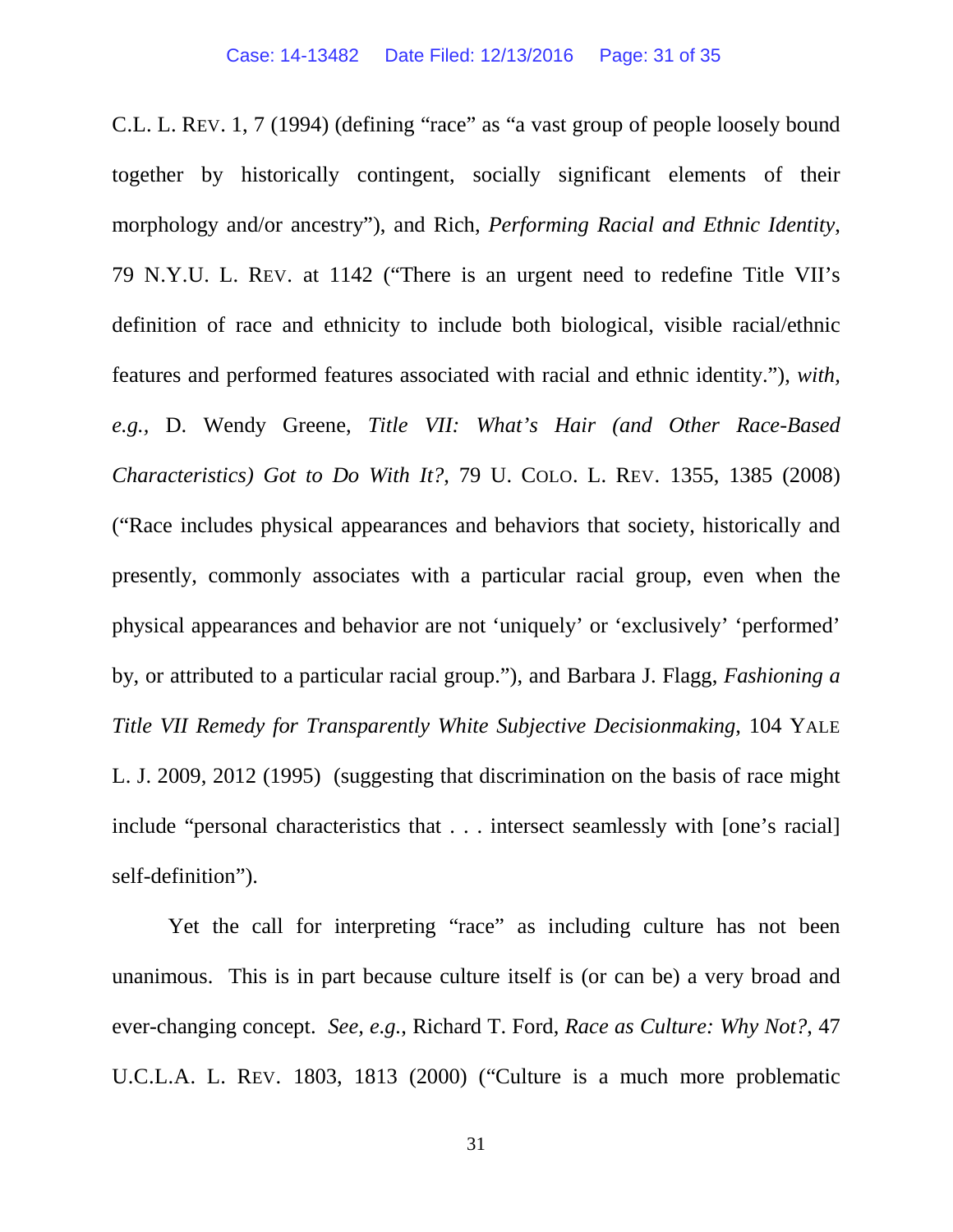#### Case: 14-13482 Date Filed: 12/13/2016 Page: 32 of 35

category for legal intervention than race, because culture in a broad sense encompasses almost any possible motivation for human behavior."). *Cf.* Annelise Riles, *Cultural Conflicts*, 71 L. & CONTEMP. PROBS. 273, 285 (2008) ("[C]ultures are hybrid, overlapping, and creole: forces from trade to education to migration to popular culture and transnational law ensure that all persons participate in multiple cultures at once. Cultural elements circulate globally, and they are always changing. From this point of view, 'culture' is more of a constant act of translation and re-creation or re-presentation than it is a fixed and given thing.").

Assuming that general definitional consensus could be achieved among those who advocate the inclusion of culture within the meaning of "race," and that courts were willing to adopt such a shared understanding of Title VII, that would only be the beginning of a difficult interpretive battle, and there would be other very thorny issues to confront, such as which cultural characteristics or traits to protect. *See, e.g.*, Kenji Yoshino, *Covering*, 111 YALE L. J. 769, 893 (2002) ("Even [in] . . . a culture-race analysis . . . one must still ask whether covering demands pertaining to grooming are sufficiently constitutive of race to violate bans on race discrimination."). There would also be the related question of whether cultural characteristics or traits associated with one racial group can be absorbed by or transferred to members of a different racial group. At oral argument, for example, the EEOC asserted that if a white person chose to wear dreadlocks as a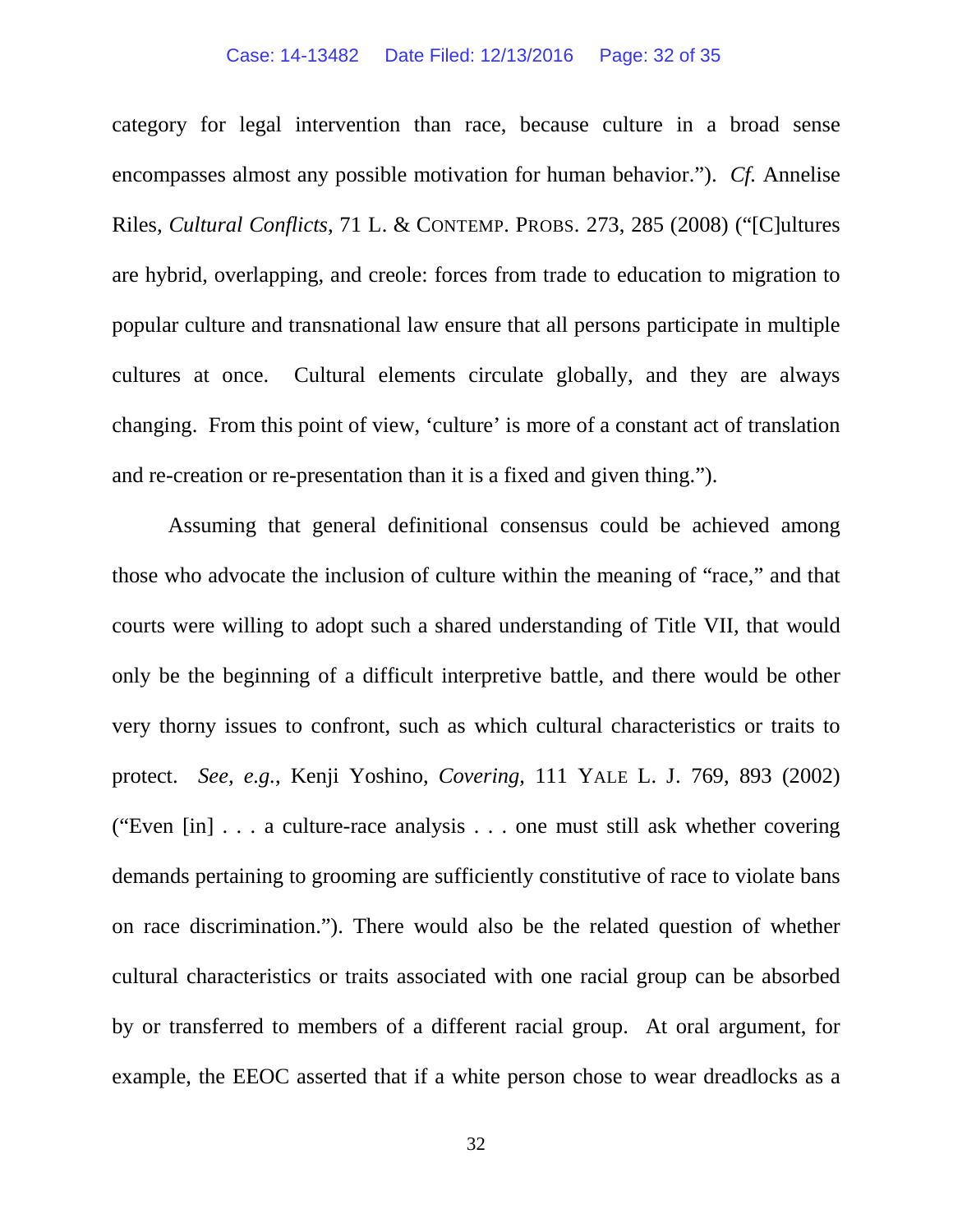sign of racial support for her black colleagues, and the employer applied its dreadlocks ban to that person, she too could assert a race-based disparate treatment claim.

The resolution of these issues, moreover, could itself be problematic. *See*  Ford, *Race as Culture*, 47 U.C.L.A. L. REV. at 1811 (explaining that recognizing a right to cultural protection under the ambit of "race" would require "courts to determine which expressions are authentic and therefore deserving of protection," and the "result will often be to discredit anyone who does not fit the culture style ascribed to her racial group"). Even if courts prove sympathetic to the "race as culture" argument, and are somehow freed from current precedent, how are they to choose among the competing definitions of "race"? How are they (and employers, for that matter) to know what cultural practices are associated with a particular "race"? And if cultural characteristics and practices are included as part of "race," is there a principled way to figure out which ones can be excluded from Title VII's protection?

We cannot, and should not, forget that we—and courts generally—are tasked with interpreting Title VII, a statute enacted by Congress, and not with grading competing doctoral theses in anthropology or sociology. Along these lines, consider the critique by Richard Ford of the attempt to have Title VII protect cultural characteristics or traits associated with race:

33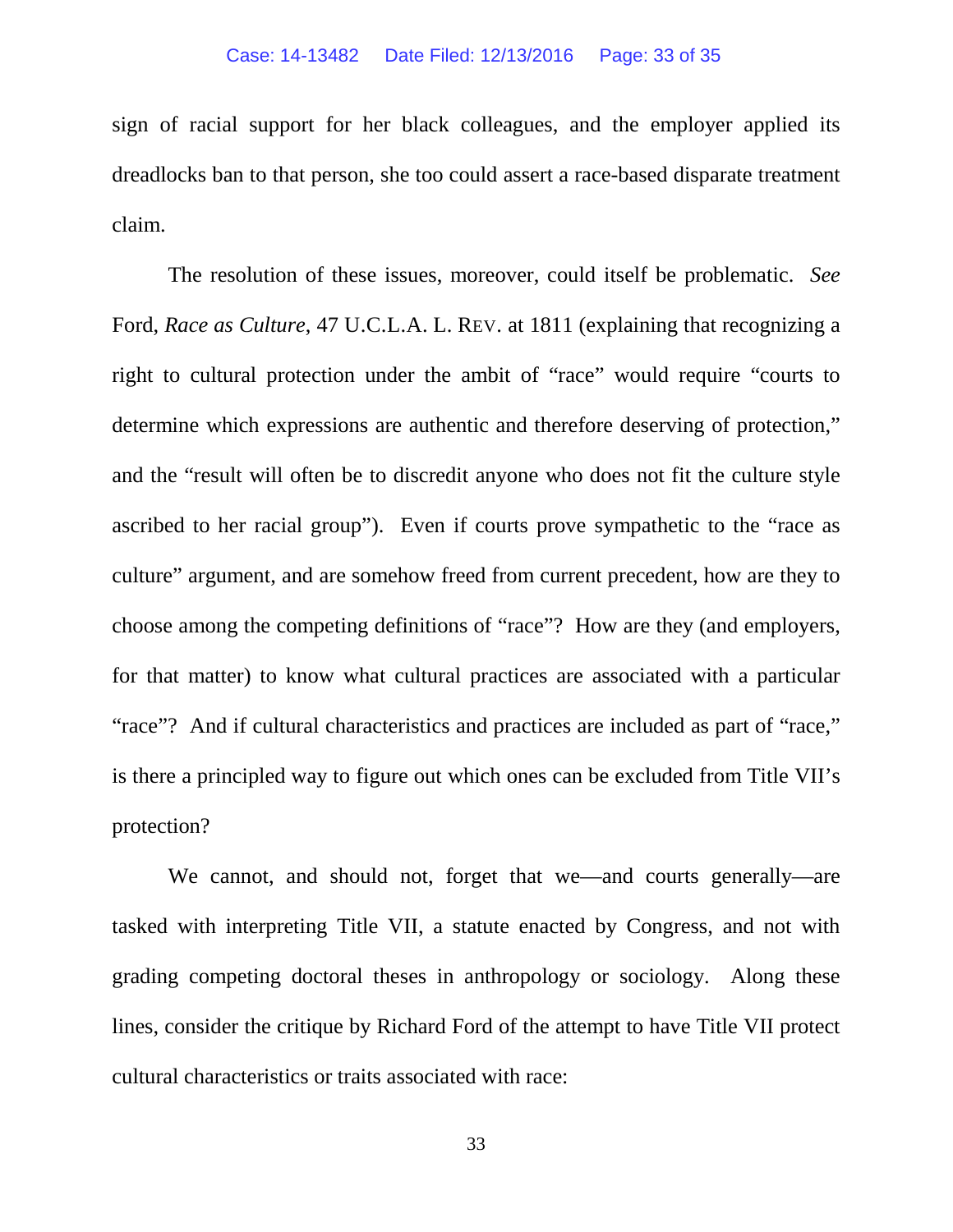Once a status is ascribed, it is "immutable" in the pragmatic sense that the individual cannot readily alter it. This is the sense in which immutability is relevant to anti-discrimination law.

The mutability of a *racial characteristic* then, is strictly speaking, irrelevant, but not because—as difference discourse would have it—anti-discrimination law should prohibit discrimination based on mutable as well as immutable racial characteristics, but rather because racial characteristics *generally* are irrelevant. And it is quite right to say that anti-discrimination law prohibits discrimination on the basis of "immutable characteristics." But it does not follow that the immutable characteristics in question are characteristics *of race*; instead they are *any* characteristic of potential plaintiffs that may be proxies for racial status.

This cuts against some common locutions that the law prohibits discrimination against racial groups; that it prohibits discrimination on the basis of racial characteristics; that it protects racial minorities; worst of all that it "protects race." On my formulation it does none of these. Indeed it could not do these things because to do them it would first require a definition of a racial group, racial characteristic, and/or race—none of which courts have readily [at] hand. Instead, law prohibits discrimination on the basis of race—something it can do without knowing what race is and indeed without accepting that race is something that is knowable. To prohibit discrimination on the basis of race, we need only know that there is a set of ideas about race that many people accept and decide to prohibit them from acting on the basis of these ideas.

Richard Ford, RACIAL CULTURE: A CRITIQUE 103 (2005).

Our point is not to take a stand on any side of this debate—we are, after all,

bound by *Willingham* and *Garcia*—but rather to suggest that, given the role and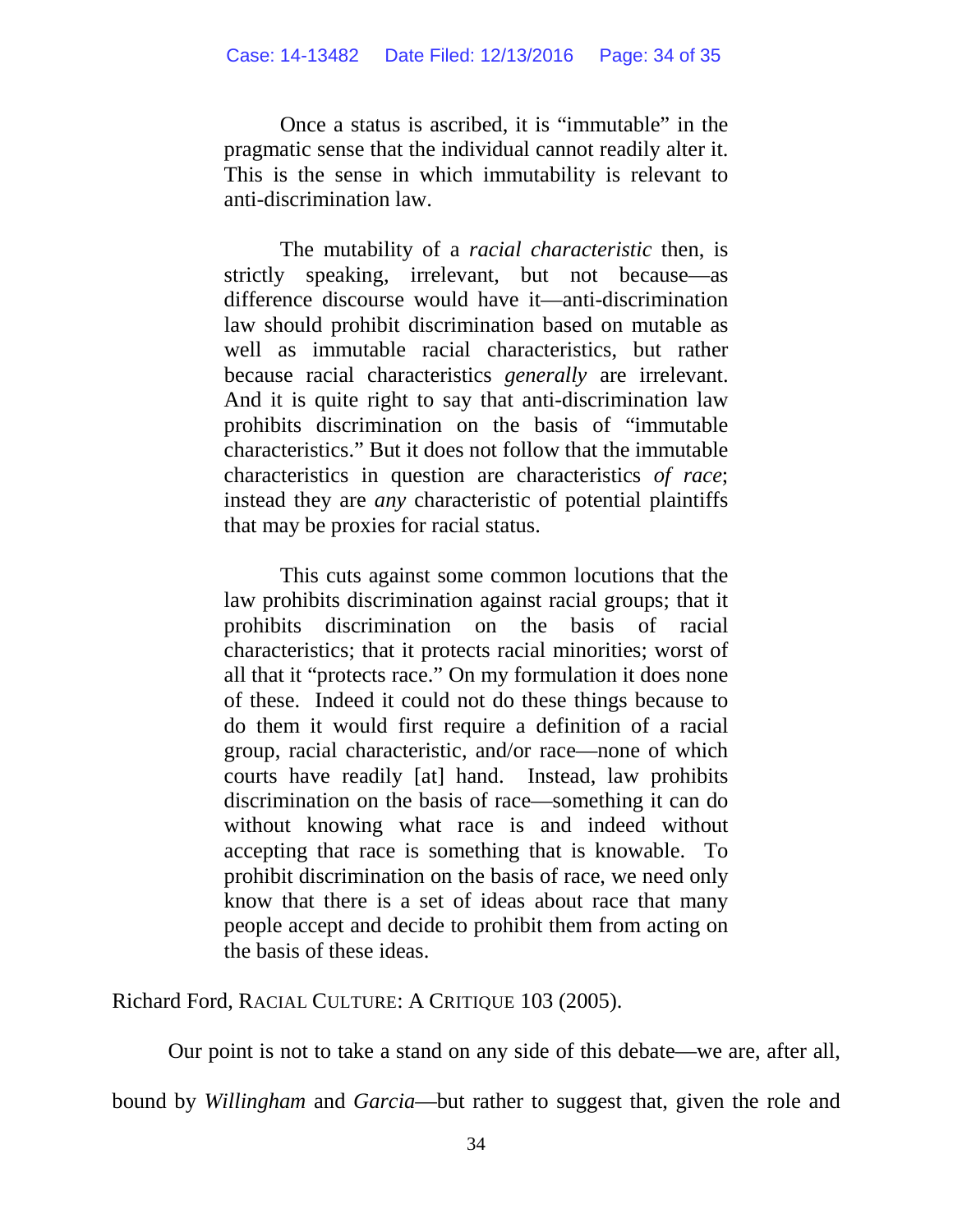complexity of race in our society, and the many different voices in the discussion, it may not be a bad idea to try to resolve through the democratic process what "race" means (or should mean) in Title VII. *Cf.* Juan F. Perea, *Ethnicity and Prejudice: Reevaluating 'National Origin' Discrimination under Title VII*, 35 WM. & MARY L. REV. 805, 861 (1994) (proposing that Congress amend Title VII to protect against discrimination based on ethnic traits).<sup>[6](#page-34-0)</sup>

## **V**

Ms. Jones told CMS that she would not cut her dreadlocks in order to secure a job, and we respect that intensely personal decision and all it entails. But, for the reasons we have set out, the EEOC's original and proposed amended complaint did not state a plausible claim that CMS intentionally discriminated against Ms. Jones because of her race. The district court therefore did not err in dismissing the original complaint and in concluding that the proposed amended complaint was futile.

# **AFFIRMED.**

<span id="page-34-0"></span> $6$  Religion is, of course, different from race in many ways, but it bears noting that Congress amended Title VII in 1972 to expand protection for "religious observance and practice." *See* 42 U.S.C. § 2000e(j); *E.E.O.C. v. Abercrombie & Fitch Stores, Inc.*, 135 S. Ct. 2028, 2034 (2015). It has not, however, prohibited discrimination on the basis of cultural practices associated with race.